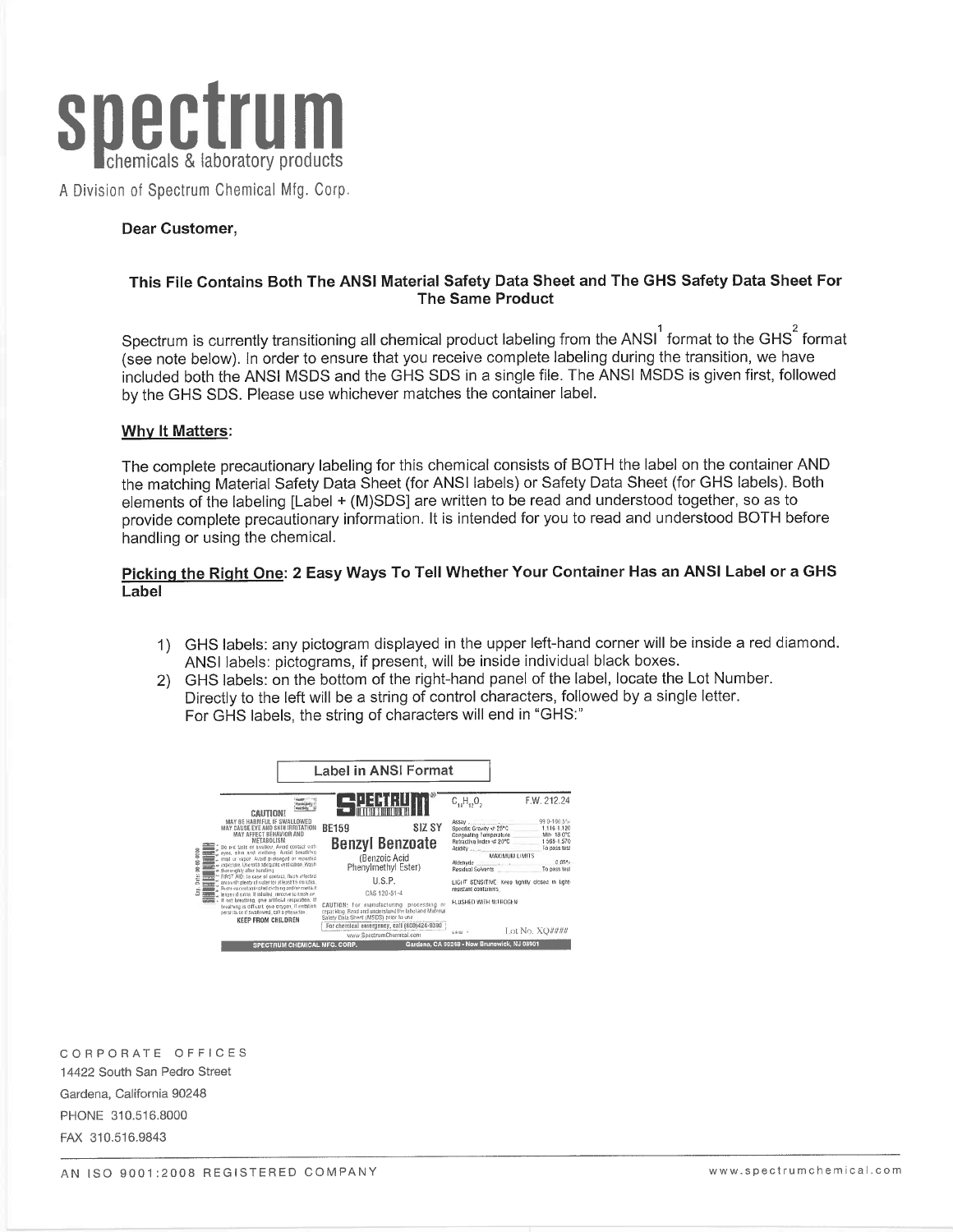

<sup>1</sup> American National Standards Institute

<sup>2</sup> Globally Harmonized System for Hazard Communication

Sincerely,

**Regulatory Affairs**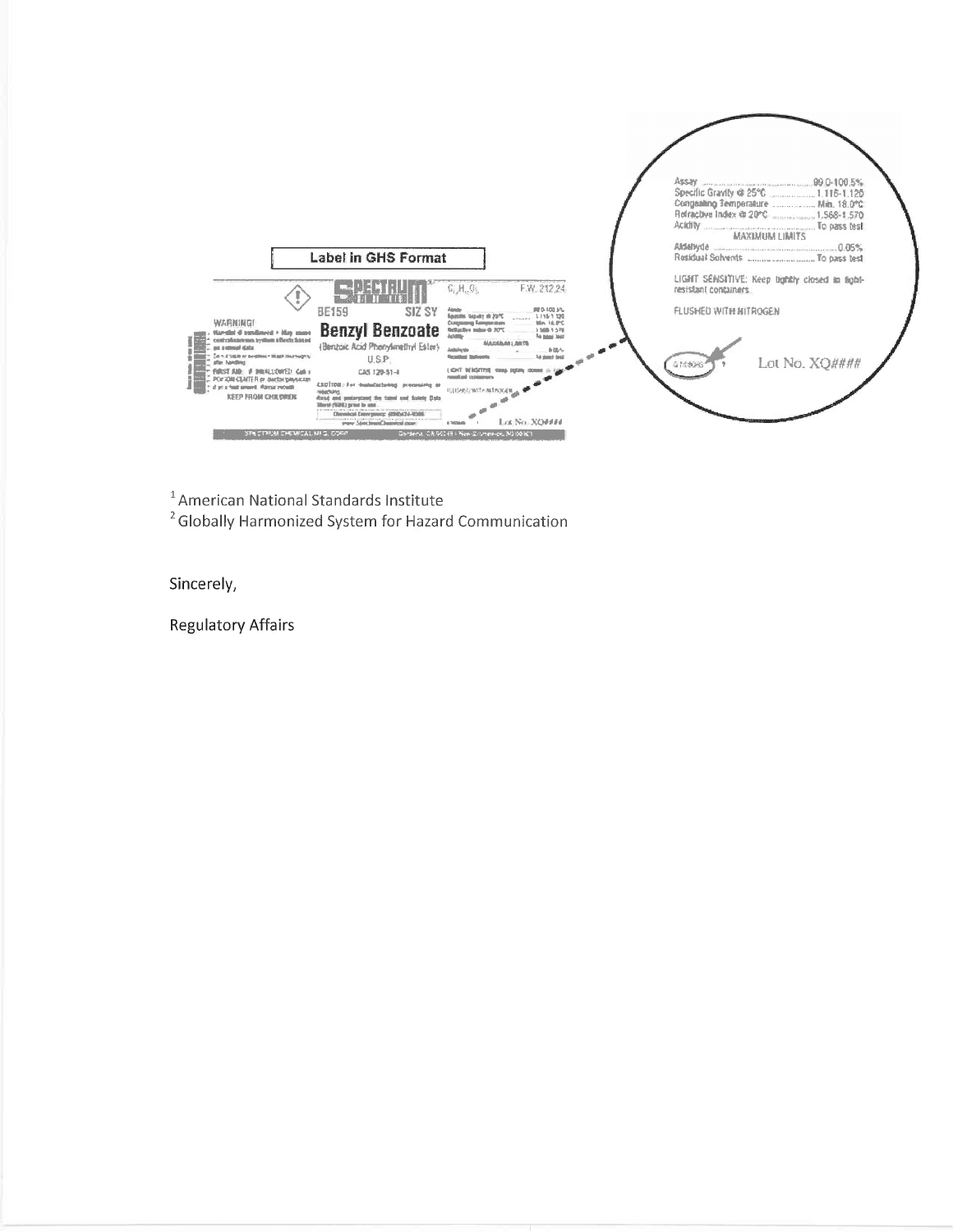



# **SAFETY DATA SHEET**

**Product identifier Preparation Date:** No data available **Revision Date:** 01/30/2015 **Revision Number:** G1

| <b>Product code:</b> | A1107                                    |
|----------------------|------------------------------------------|
| <b>Product Name:</b> | ALUMINUM POTASSIUM SULFATE, CRYSTAL, FCC |

# **Other means of identification**

**Synonyms:** Aluminum Potassium Sulfate Dodecahydrate; Sulfuric Acid, Aluminum Potassium Salt, Dodecahydrate **CAS #:** 7784-24-9 **RTECS #** WS5690000 **CI#:** Not available

## **Recommended use of the chemical and restrictions on use**

**Recommended use:** No information available. **Uses advised against** No information available

| Supplier:                         | Spectrum Chemicals and Laboratory Products, Inc. |
|-----------------------------------|--------------------------------------------------|
|                                   | 14422 South San Pedro St.                        |
|                                   | Gardena, CA 90248                                |
|                                   | $(310)$ 516-8000                                 |
| <b>Order Online At:</b>           | https://www.spectrumchemical.com                 |
| <b>Emergency telephone number</b> | Chemtrec 1-800-424-9300                          |
| <b>Contact Person:</b>            | Martin LaBenz (West Coast)                       |

**Contact Person:** Ibad Tirmiz (East Coast)

## **2. HAZARDS IDENTIFICATION**

## **Classification**

This chemical is not considered hazardous by the 2012 OSHA Hazard Communication Standard (29 CFR 1910.1200)

Not a dangerous substance or mixture according to the Globally Harmonized System (GHS)

## **Label elements**

**Not classified**

**Hazards not otherwise classified (HNOC)** Not Applicable

**Other hazards**

**Product code:** A1107 **Product name:** ALUMINUM POTASSIUM SULFATE, CRYSTAL, FCC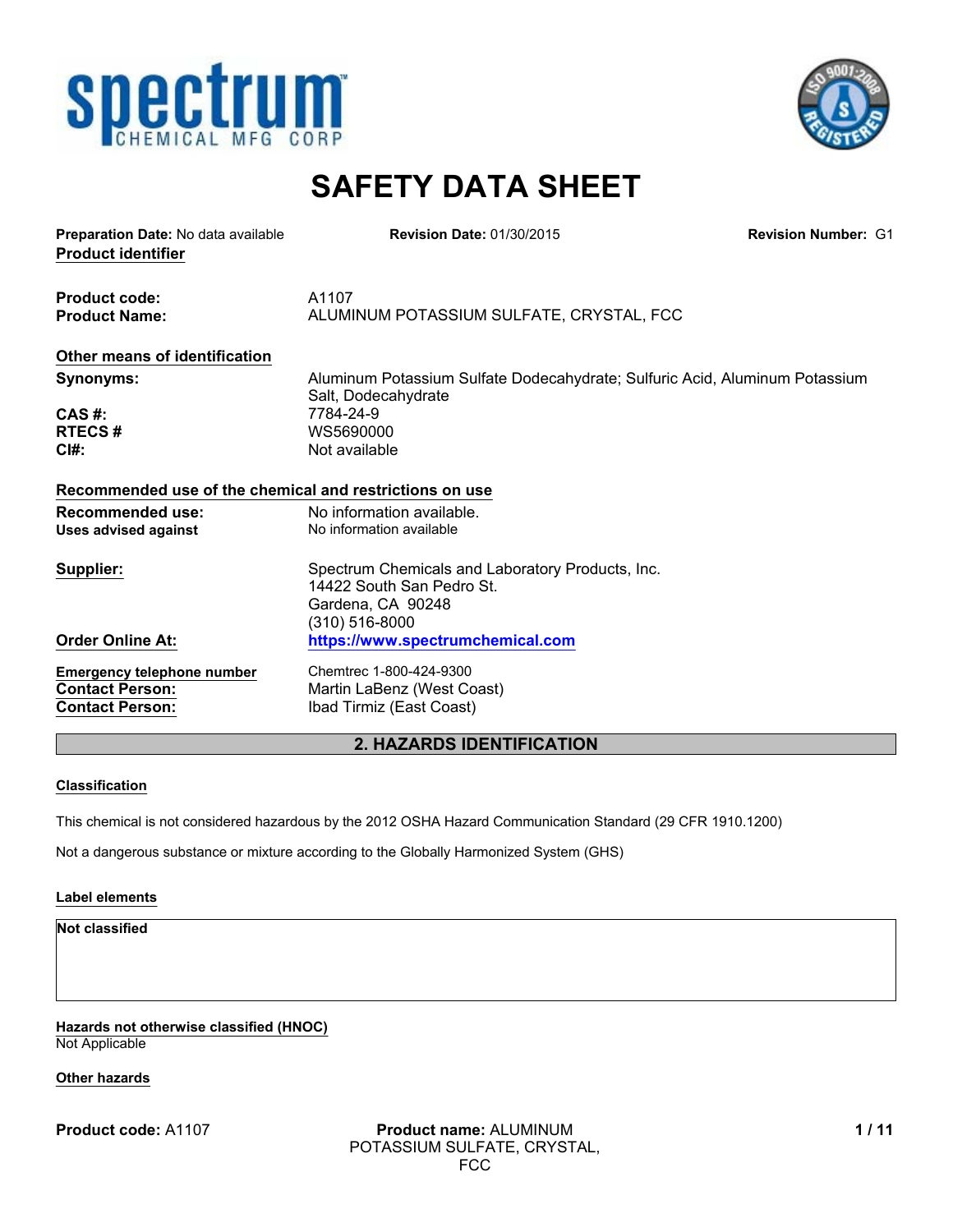# **3. COMPOSITION/INFORMATION ON INGREDIENTS**

| Components                         | CAS-No.          | Weight % | Trade Secret |
|------------------------------------|------------------|----------|--------------|
| Sulfate<br>. Potassium<br>Aluminum | ے-784–<br>1-24-9 | 100      |              |
| 7784-24-9                          |                  |          |              |

## **4. FIRST AID MEASURES**

| <b>First aid measures</b><br><b>General Advice:</b>         | Poison information centers in each State capital city can provide additional<br>assistance for scheduled poisons (13 1126)                                                         |
|-------------------------------------------------------------|------------------------------------------------------------------------------------------------------------------------------------------------------------------------------------|
| <b>Skin Contact:</b>                                        | Wash off immediately with soap and plenty of water removing all contaminated clothes and<br>shoes. Get medical attention if irritation develops. Consult a physician if necessary. |
| <b>Eve Contact:</b>                                         | Flush eye with water for 15 minutes. Get medical attention if irritation occurs. If symptoms<br>persist, call a physician.                                                         |
| Inhalation:                                                 | Move to fresh air. If not breathing, give artificial respiration. If breathing is difficult, give oxygen.<br>Get medical attention.                                                |
| Ingestion:                                                  | Do not induce vomiting without medical advice. Never give anything by mouth to an<br>unconscious person. Consult a physician if necessary.                                         |
| Most important symptoms and effects, both acute and delayed |                                                                                                                                                                                    |

**Symptoms** Health injuries are not known or expected under normal use.

**Indication of any immediate medical attention and special treatment needed Notes to Physician:** 

#### **Protection of first-aiders**

First-Aid Providers: Avoid exposure to blood or body fluids. Wear gloves and other necessary protective clothing. Dispose of contaminated clothing and equipment as bio-hazardous waste

## **5. FIRE-FIGHTING MEASURES**

| Carbon dioxide (CO2). Dry chemical. Water spray. Alcohol-<br>resistant foam.                                                                                                             |
|------------------------------------------------------------------------------------------------------------------------------------------------------------------------------------------|
| No information available.                                                                                                                                                                |
|                                                                                                                                                                                          |
| Aluminum oxides. Potassium oxides. Sulfur oxides                                                                                                                                         |
| May be combustible at high temperatures<br>Fine dust dispersed in air in sufficient concentrations, and in<br>the presence of an ignition source is a potential dust<br>explosion hazard |
|                                                                                                                                                                                          |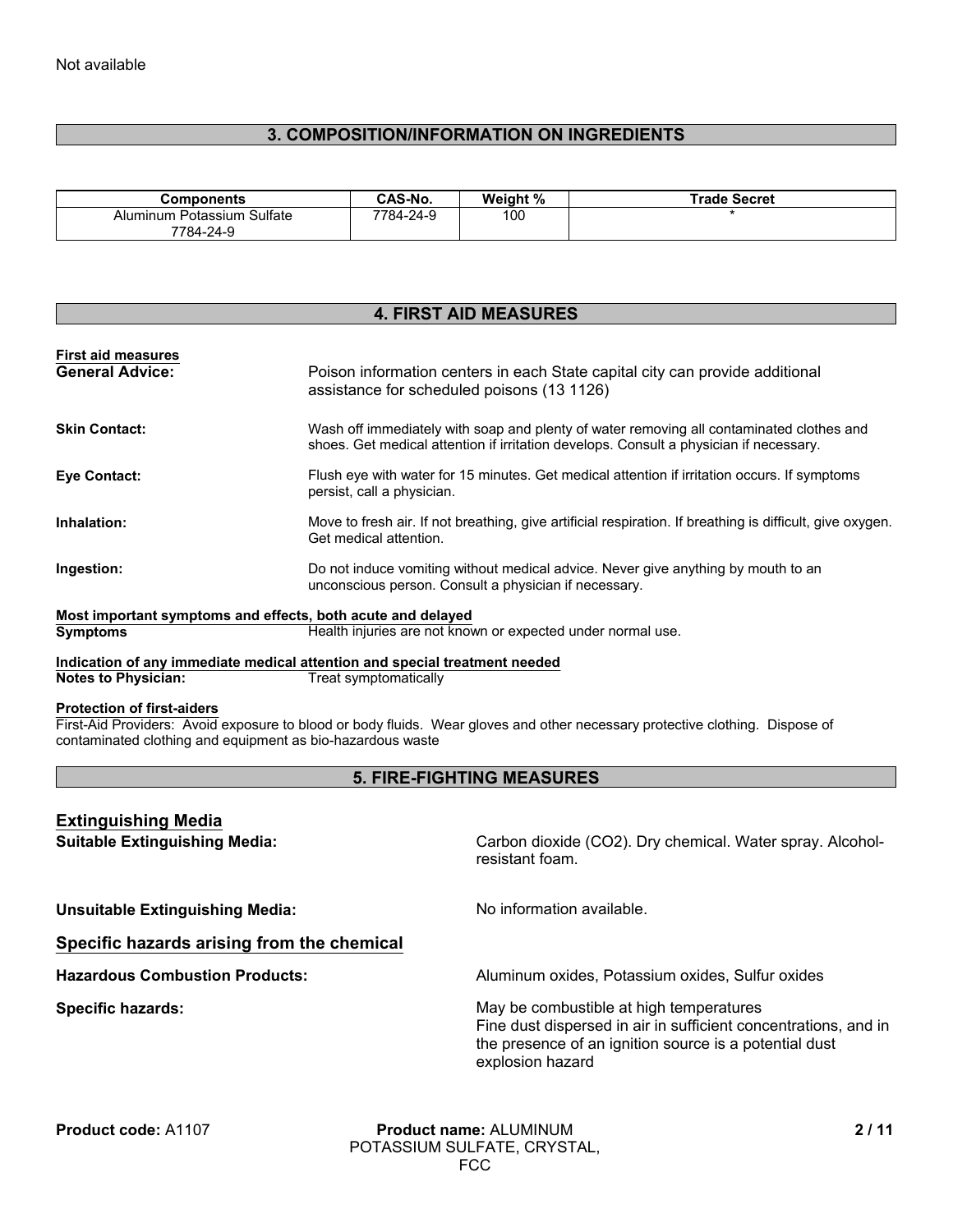## **Special Protective Actions for Firefighters**

**Specific Methods:** No information available.

**Special Protective Equipment for Firefighters:** As in any fire, wear self-contained breathing apparatus pressure-demand, MSHA/NIOSH (approved or equivalent) and full protective gear

## **6. ACCIDENTAL RELEASE MEASURES**

# **Personal precautions, protective equipment and emergency procedures Personal Precautions:** Ensure adequate ventilation. Use personal protective equipment. Avoid contact with skin, eyes and clothing. Avoid dust formation. Keep people away from and upwind of spill/leak. Do not touch damaged containers or spilled material unless wearing appropriate protective clothing. Remove all sources of ignition. **Environmental precautions** Prevent further leakage or spillage if safe to do so. Prevent product from entering drains. Prevent entry into waterways, sewers, basements or confined areas. **Methods and material for containment and cleaning up Methods for containment** Stop leak if you can do it without risk. Cover with plastic sheet to prevent spreading. **Methods for cleaning up** Sweep up and shovel into suitable containers for disposal. Clean contaminated surface thoroughly.

## **7. HANDLING AND STORAGE**

## **Precautions for safe handling**

## **Technical Measures/Precautions:**

Provide sufficient air exchange and/or exhaust in work rooms. Avoid dust formation. Keep away from incompatible materials.

## **Safe Handling Advice:**

Wear personal protective equipment. Avoid contact with skin, eyes and clothing. Keep away from heat and sources of ignition. Avoid dust formation. Do not ingest. Do not breathe vapours/dust. Handle in accordance with good industrial hygiene and safety practice.

#### **Conditions for safe storage, including any incompatibilities**

## **Technical Measures/Storage Conditions:**

Keep container tightly closed in a dry and well-ventilated place. Store at room temperature in the original container. Store away from incompatible materials.

## **Incompatible Materials:**

Alkalis. Metals. Oxidizing agents.

**8. EXPOSURE CONTROLS/PERSONAL PROTECTION**

## **Control parameters**

## **National occupational exposure limits**

**United States**

| Components                            | <b>OSHA</b> | <b>NIOSH</b> | ACGIH | <b>AIHA WHEEL</b> |
|---------------------------------------|-------------|--------------|-------|-------------------|
|                                       | <b>None</b> | None         | None  | None              |
| 7784-<br>Aluminum Potassium Sulfate - |             |              |       |                   |
| $24-9$                                |             |              |       |                   |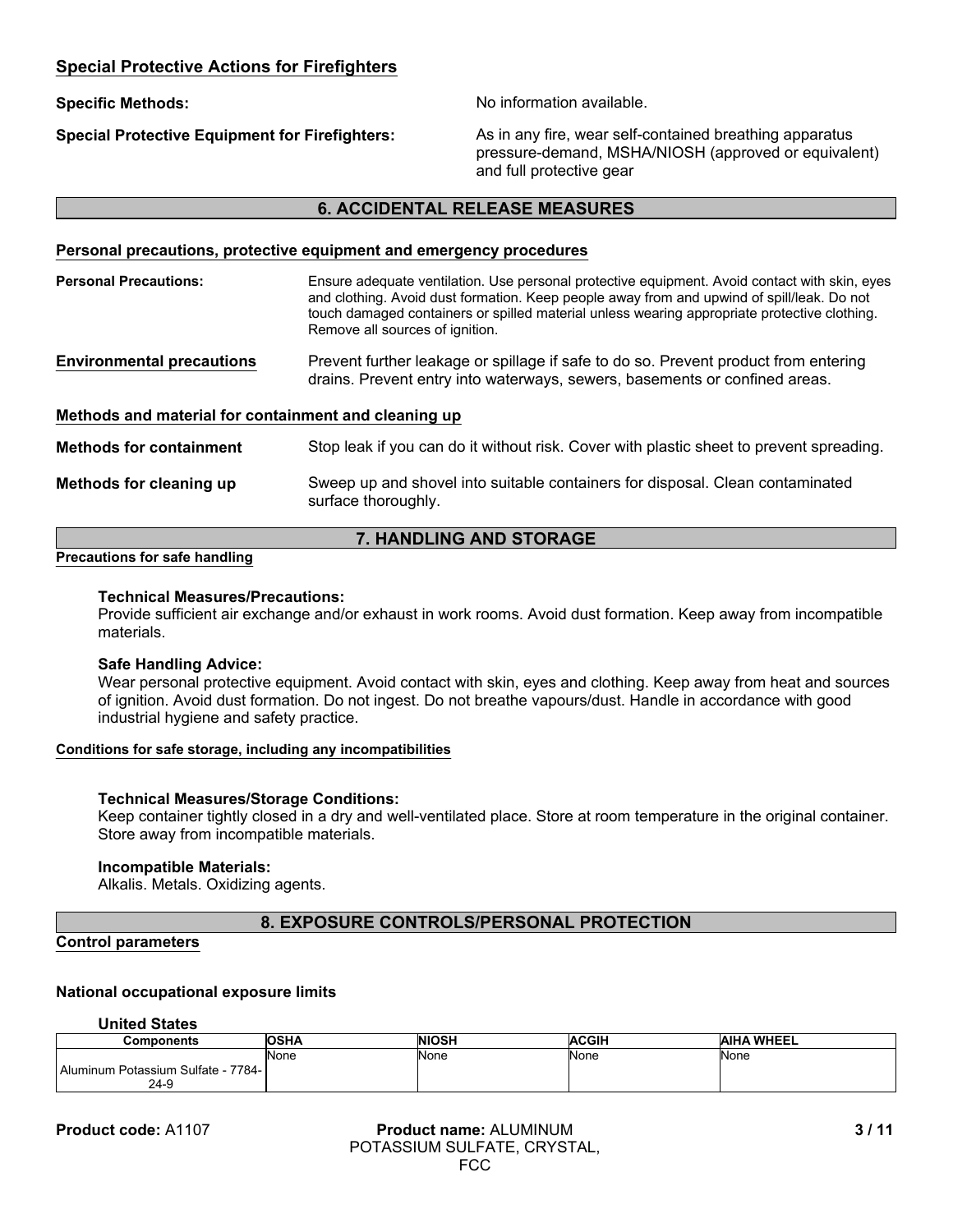**Canada**

| Components                                               | Alberta | <b>British Columbia</b> | Ontario | Quebec |
|----------------------------------------------------------|---------|-------------------------|---------|--------|
| 7784-<br><b>I Aluminum Potassium Sulfate -</b><br>$24-9$ | None    | None                    | None    | None   |

## **Australia and Mexico**

| `ponents<br>∵omٽ                 | stralia      | - - -<br>Mexicc |
|----------------------------------|--------------|-----------------|
| Sulfate<br>Potassium<br>Aluminum | None<br>____ | None            |
| $7784 - 24 - 1$                  |              |                 |

## **Appropriate engineering controls**

| <b>Engineering measures to reduce exposure:</b> | Ensure adequate ventilation. Use process enclosures, local<br>exhaust ventilation, or other engineering controls to keep<br>airborne levels below recommended exposure limits. If user<br>operations generate dust, fume or mist, use ventilation to<br>keep exposure to airborne contaminants below the exposure<br>limit. |
|-------------------------------------------------|-----------------------------------------------------------------------------------------------------------------------------------------------------------------------------------------------------------------------------------------------------------------------------------------------------------------------------|
|-------------------------------------------------|-----------------------------------------------------------------------------------------------------------------------------------------------------------------------------------------------------------------------------------------------------------------------------------------------------------------------------|

#### **Individual protection measures, such as personal protective equipment**

## **Personal Protective Equipment**

| Eye protection: | Safety glasses. Safety glasses with side-shields. |
|-----------------|---------------------------------------------------|
|-----------------|---------------------------------------------------|

**Skin and body protection:** Long sleeved clothing. Chemical resistant apron. Gloves.

**Respiratory protection:** Effective dust mask. Wear respirator with dust filter..

**Hygiene measures:** Avoid contact with skin, eyes and clothing. Wash hands before breaks and immediately after handling the product. When using, do not eat, drink or smoke.

## **9. PHYSICAL AND CHEMICAL PROPERTIES**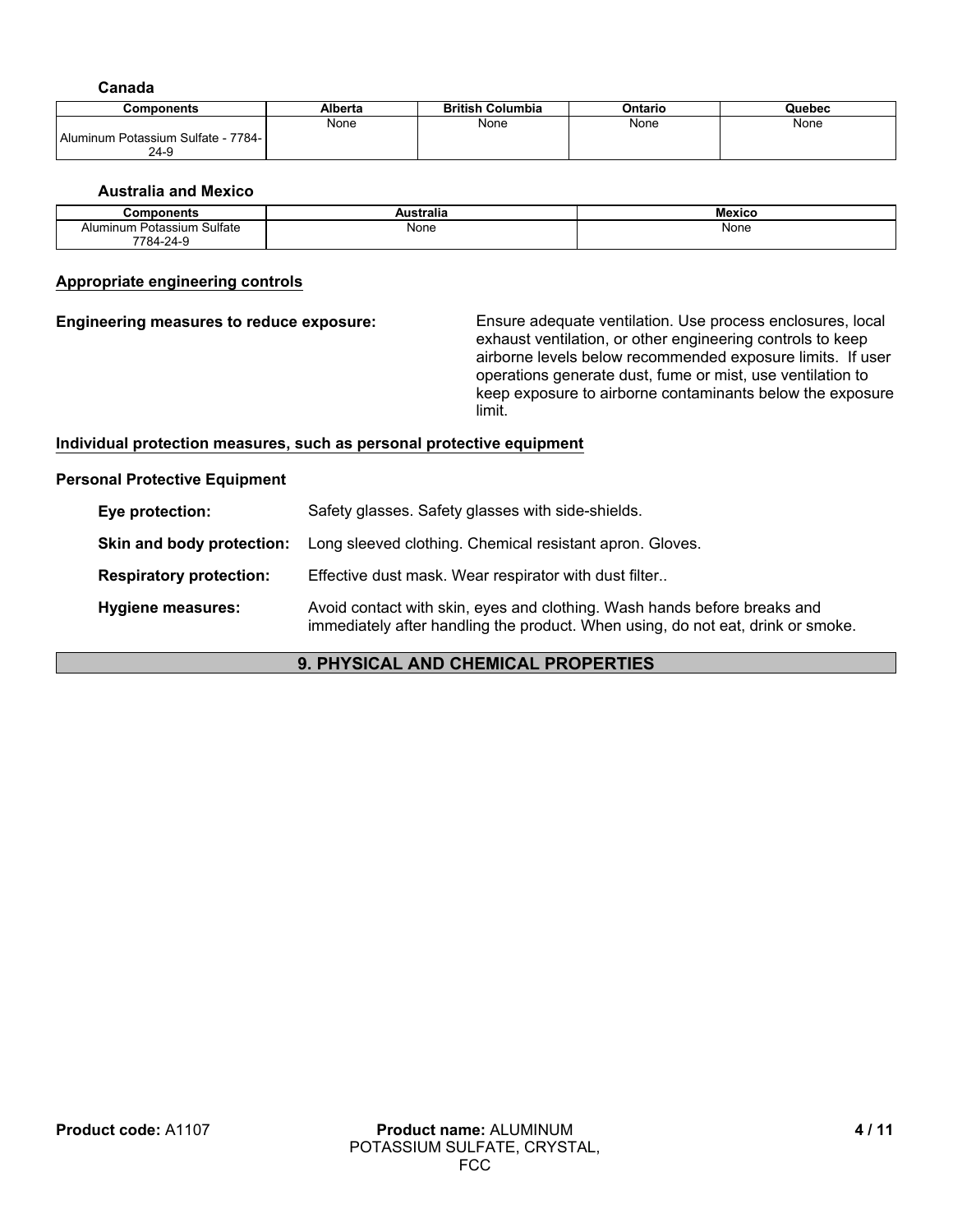## **9. PHYSICAL AND CHEMICAL PROPERTIES**

**Physical state:** Solid.

**Odor:** Odorless.

**Formula:** AlK(SO4)2•12H2O

**Flash Point Tested according to:** Not available

**Autoignition Temperature (°C/°F):** No information available

**Boiling point/range(°C/°F):** No information available

**Specific gravity:** 1.757

**Evaporation rate:** No information available

**Odor threshold (ppm):** No information available

**Miscibility:** No information available **Appearance:** Crystals. Granular.

**Taste** Sweetish. Astringent.

**Flash point (°C):** No data available

**Lower Explosion Limit (%):** No information available

**pH:** No information available

**Decomposition temperature(°C/°F):** No information available

**Vapor pressure @ 20°C (kPa):** No information available

**Vapor density:** 16.4

**Partition coefficient (n-octanol/water):** No information available

## **Solubility:**

Easily soluble in hot water Freely soluble in Glycerin Insoluble in Acetone Insoluble in alcohol Partially soluble in cold water Solubility in Water: 1g dissolves in 7.2ml water; 1g dissolves in 0.3ml boiling water

## **10. STABILITY AND REACTIVITY**

#### **Reactivity**

Reactive with alkalis Reactive with metals Reactive with oxidizing agents Becomes anhydrous at about 200°C

| <b>Chemical stability</b><br>Stability: | Stable under recommended storage conditions                                                                                                                                                                                                                  |
|-----------------------------------------|--------------------------------------------------------------------------------------------------------------------------------------------------------------------------------------------------------------------------------------------------------------|
|                                         | <b>Possibility of Hazardous Reactions:</b> Hazardous polymerization does not occur                                                                                                                                                                           |
| <b>Conditions to avoid:</b>             | Heat. Ignition sources. Incompatible materials. Avoid dust formation. Dust may form<br>explosive mixture in air. Fine dust dispersed in air in sufficient concentrations, and in<br>the presence of an ignition source is a potential dust explosion hazard. |
| <b>Incompatible Materials:</b>          | Alkalis. Metals. Oxidizing agents.                                                                                                                                                                                                                           |
|                                         | Hazardous decomposition products: Aluminum oxide. Oxides of potassium. Sulfur oxides.                                                                                                                                                                        |

**Product code:** A1107

**Color:** White.

**Molecular/Formula weight:** 474.39

**Flashpoint (°C/°F):** No information available.

**Upper Explosion Limit (%):** No information available

**Melting point/range(°C/°F):** 92.5°C/198.5°F

**Bulk density:** No information available

**Density (g/cm3):** No information available

**VOC content (g/L):** No information available

**Viscosity:** No information available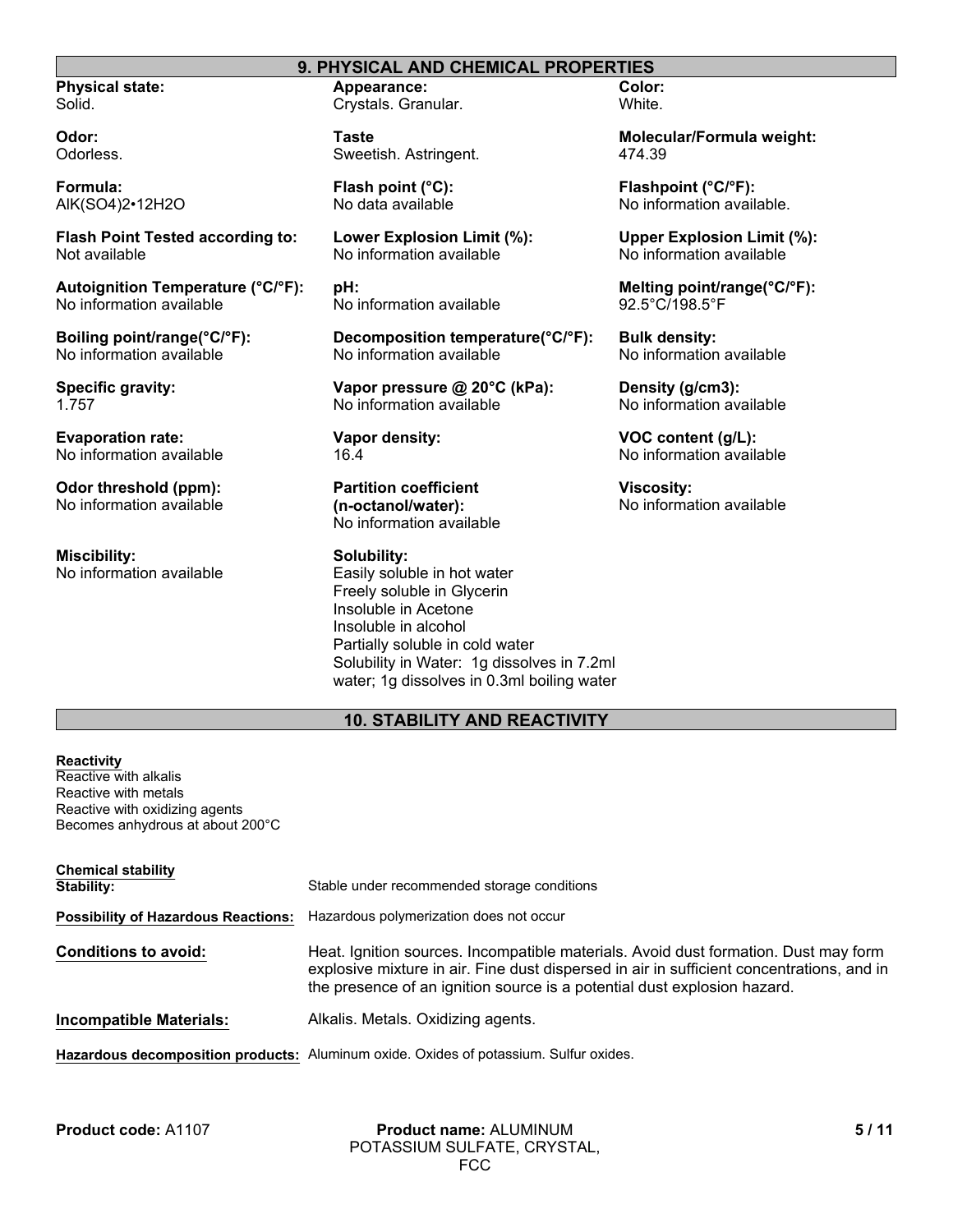#### **Other Information**

**Corrosivity:** No information available

**Special Remarks on Corrosivity:** No information available

## **11. TOXICOLOGICAL INFORMATION**

## **Information on likely routes of exposure**

**Principal Routes of Exposure:** Ingestion. Inhalation.

## **Acute Toxicity**

## **Component Information**

**Other LD50 or LC50information =** No information available **LD50/dermal/rat =** No information available *Aluminum Potassium Sulfate - 7784-24-9* **LD50/dermal/rabbit =** No information available **LC50/inhalation/rat =** No information available **LD50/oral/mouse =** No information available **LC50/inhalation/mouse =** No infomation available **LD50/oral/rat =** No information available

**Product Information**

**LD50/oral/rat = VALUE- Acute Tox Oral =** No information available

**LD50/oral/mouse = Value - Acute Tox Oral =** No information available

**LD50/dermal/rabbit VALUE-Acute Tox Dermal =** No information available

**LD50/dermal/rat VALUE -Acute Tox Dermal =** No information available

**LC50/inhalation/rat VALUE-Vapor =** No information available **VALUE-Gas =** No information available **VALUE-Dust/Mist =** No information available

**LC50/Inhalation/mouse VALUE-Vapor =** No information available **VALUE - Gas =** No information available **VALUE - Dust/Mist =** No information available

**Symptoms**

**Skin Contact:** May cause skin irritation.

**Eye Contact:** May cause eye irritation.

**Product code:** A1107 **Product name:** ALUMINUM POTASSIUM SULFATE, CRYSTAL, FCC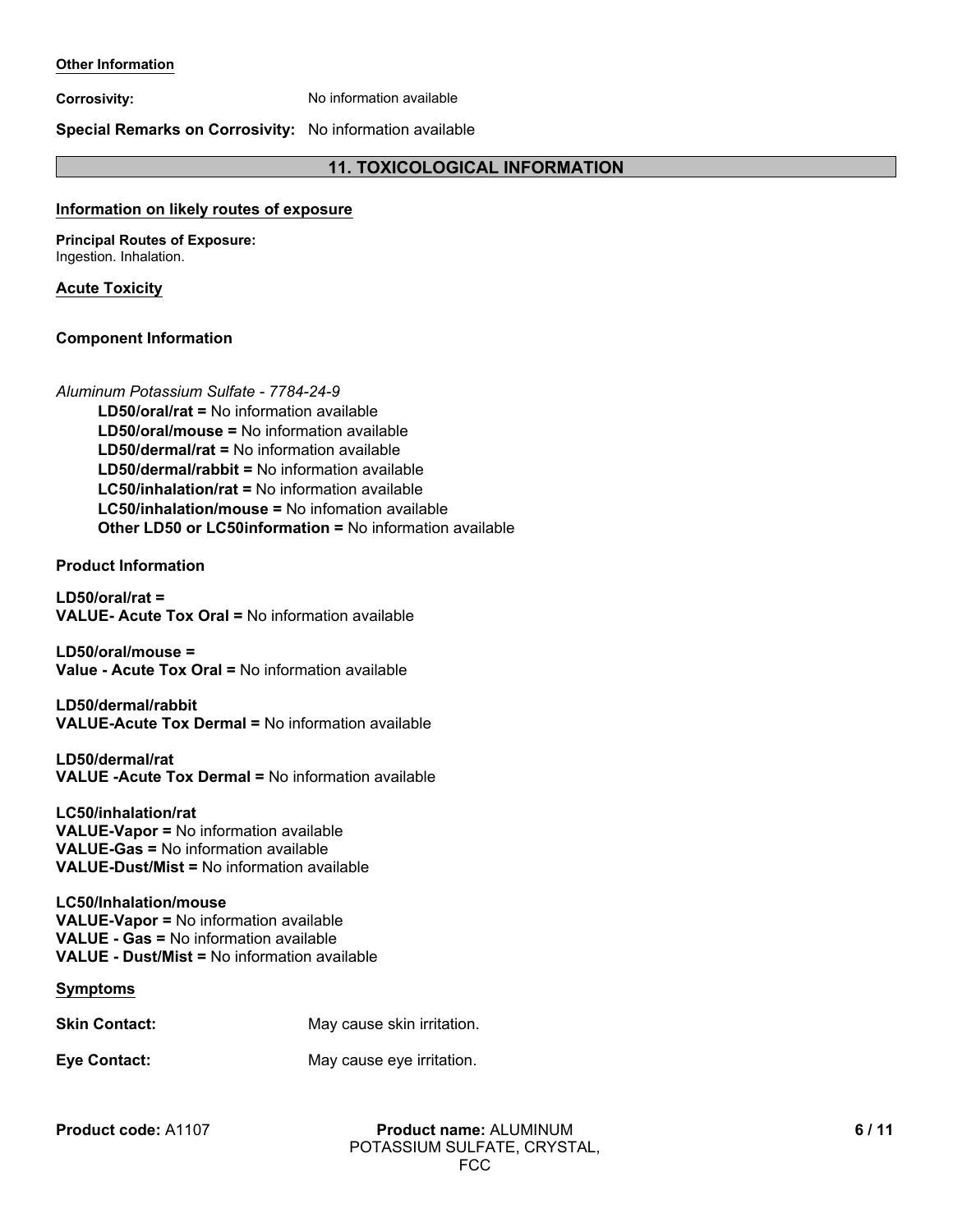| <b>Inhalation</b><br>Ingestion | May cause irritation of respiratory tract.<br>Health injuries are not known or expected under normal use. Symptoms may range<br>from mild abdominal cramping and nausea, to severe vomiting and hemorrhagic<br>gastroenteritis depending on the concentration and amount ingested. Ingestion may<br>also produce a feeling of dryness and puckering of the mucous membranes of the<br>mouth and throat. May also affect behavior (lethargy, confusion, ataxia, seizures),<br>liver, blood (changes in serum composition, normocytic anemia), urinary system<br>(kidneys), metabolism (metabolic acidosis). Note: The above health effects were<br>extrapolated from those of Alum. and Potassium Alum, anhydrous. |
|--------------------------------|-------------------------------------------------------------------------------------------------------------------------------------------------------------------------------------------------------------------------------------------------------------------------------------------------------------------------------------------------------------------------------------------------------------------------------------------------------------------------------------------------------------------------------------------------------------------------------------------------------------------------------------------------------------------------------------------------------------------|
| <b>Aspiration hazard</b>       | No information available                                                                                                                                                                                                                                                                                                                                                                                                                                                                                                                                                                                                                                                                                          |
|                                | Delayed and immediate effects as well as chronic effects from short and long-term exposure                                                                                                                                                                                                                                                                                                                                                                                                                                                                                                                                                                                                                        |
| <b>Chronic Toxicity</b>        | No information available                                                                                                                                                                                                                                                                                                                                                                                                                                                                                                                                                                                                                                                                                          |
| Sensitization:                 | No information available                                                                                                                                                                                                                                                                                                                                                                                                                                                                                                                                                                                                                                                                                          |
| <b>Mutagenic Effects:</b>      | May affect genetic material                                                                                                                                                                                                                                                                                                                                                                                                                                                                                                                                                                                                                                                                                       |

Carcinogenic effects: Not considered carcinogenic

| <b>Components</b>             | <b>ACGIH-</b><br>Carcinogens | <b>IARC</b> | <b>NTP</b> | <b>OSHA HCS -</b><br><b>Carcinogens</b> | Australia - Prohibited<br>Carcinogenic<br><b>Substances</b> | Australia - Notifiable<br>Carcinogenic<br><b>Substances</b> |
|-------------------------------|------------------------------|-------------|------------|-----------------------------------------|-------------------------------------------------------------|-------------------------------------------------------------|
| Aluminum Potassium<br>Sulfate | Not listed                   | Not listed  | Not listed | Not listed                              | Not listed                                                  | Not listed                                                  |

| <b>Reproductive toxicity</b>          | No data is available                                                                                                          |
|---------------------------------------|-------------------------------------------------------------------------------------------------------------------------------|
| <b>Reproductive Effects:</b>          | May cause adverse developmental effects based on animal data. May cause<br>adverse reproductive effects based on animal data. |
| <b>Developmental Effects:</b>         | No information available                                                                                                      |
| <b>Teratogenic Effects:</b>           | No information available                                                                                                      |
| <b>Specific Target Organ Toxicity</b> |                                                                                                                               |
| <b>STOT - single exposure</b>         | No information available                                                                                                      |
| <b>STOT - repeated exposure</b>       | No information available                                                                                                      |
| <b>Target Organs:</b>                 | No information available                                                                                                      |

# **12. ECOLOGICAL INFORMATION**

# **Ecotoxicity**

| <b>Ecotoxicity effects:</b>       | No data available.       |
|-----------------------------------|--------------------------|
| Persistence and degradability:    | No information available |
| <b>Bioaccumulative potential:</b> | No information available |
| <b>Mobility:</b>                  | No information available |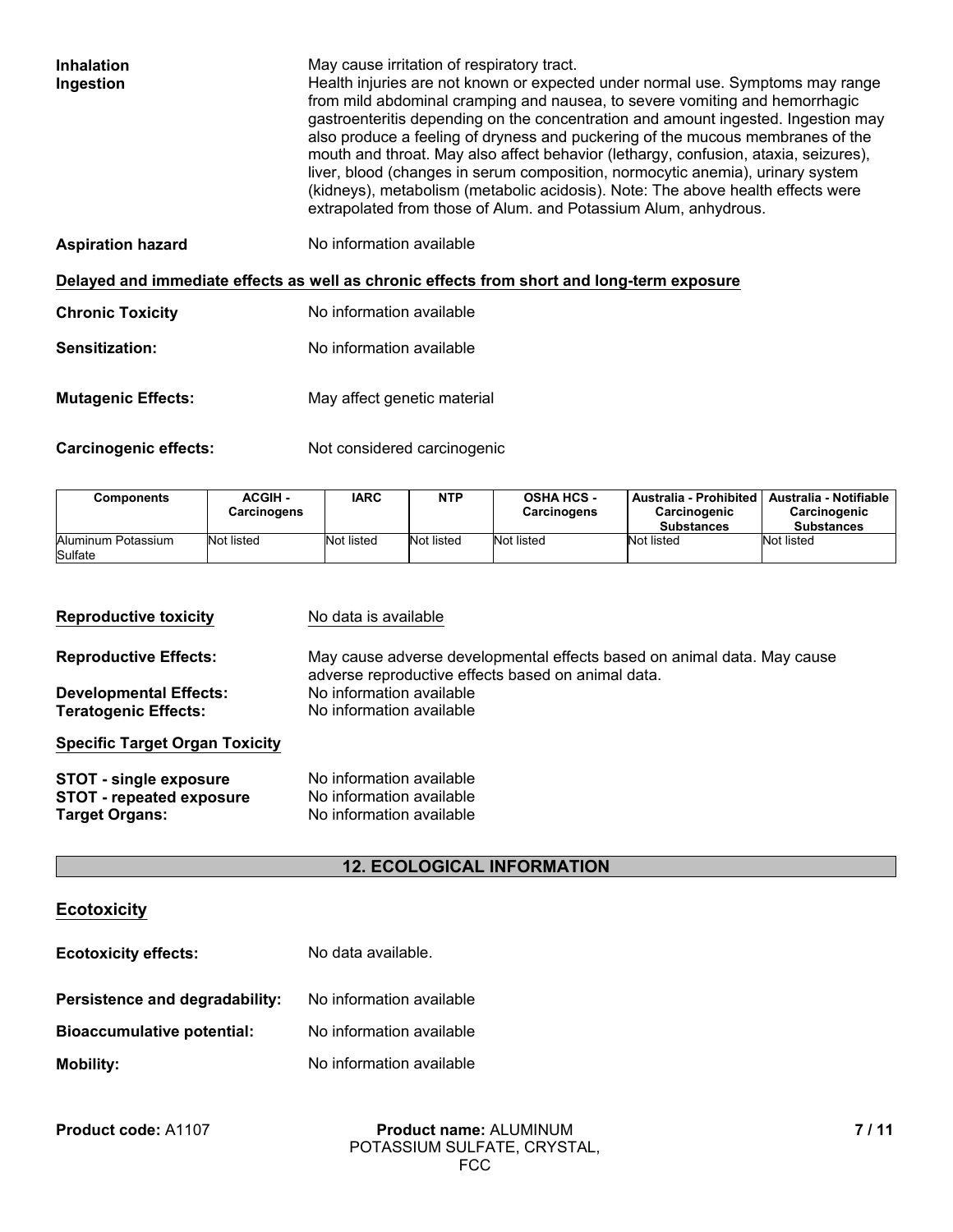## **Disposal Methods**

## **Waste from residues / unused products:**

Waste must be disposed of in accordance with Federal, State and Local regulation.

#### **Contaminated packaging:**

Empty containers should be taken for local recycling, recovery or waste disposal

| <b>Components</b>          | <b>RCRA - F Series</b><br>Wastes | <b>RCRA - K Series</b><br><b>Wastes</b> | <b>RCRA-P</b><br><b>Series</b><br><b>Wastes</b> | <b>RCRA - U Series Wastes</b> |
|----------------------------|----------------------------------|-----------------------------------------|-------------------------------------------------|-------------------------------|
| Aluminum Potassium Sulfate | None                             | None                                    | None                                            | None                          |

## **14. TRANSPORT INFORMATION**

## **DOT**

| UN-No:                       | Not Regulated            |
|------------------------------|--------------------------|
| <b>Proper Shipping Name:</b> | No information available |
| <b>Hazard Class:</b>         | No information available |
| <b>Subsidiary Risk:</b>      | No information available |
| <b>Packing Group:</b>        | <b>None</b>              |
| <b>ERG No:</b>               | No information available |
| <b>Marine Pollutant</b>      | No data available        |
| DOT RQ (lbs):                | No information available |
|                              |                          |

## **TDG (Canada)**

| UN-No:                       | Not Regulated            |
|------------------------------|--------------------------|
| <b>Proper Shipping Name:</b> | No information available |
| <b>Hazard Class:</b>         | No information available |
| <b>Subsidiary Risk:</b>      | No information available |
| <b>Packing Group:</b>        | No information available |
| <b>Description:</b>          | No information available |
|                              |                          |

## **ADR**

| UN-No:                       | Not Regulated            |
|------------------------------|--------------------------|
| <b>Proper Shipping Name:</b> | No information available |
| <b>Hazard Class:</b>         | No information available |
| <b>Packing Group:</b>        | No information available |
| <b>Subsidiary Risk:</b>      | No information available |
| <b>Classification Code:</b>  | No information available |
| <b>Description:</b>          | No information available |
| <b>CEFIC Tremcard No:</b>    | No information available |

## **IMO / IMDG**

| UN-No:                       | Not Regulated            |
|------------------------------|--------------------------|
| <b>Proper Shipping Name:</b> | No information available |
| <b>Hazard Class:</b>         | No information available |
| <b>Subsidiary Risk:</b>      | No information available |
| <b>Packing Group:</b>        | No information available |
| <b>Description:</b>          | No information available |
| <b>IMDG Page:</b>            | No information available |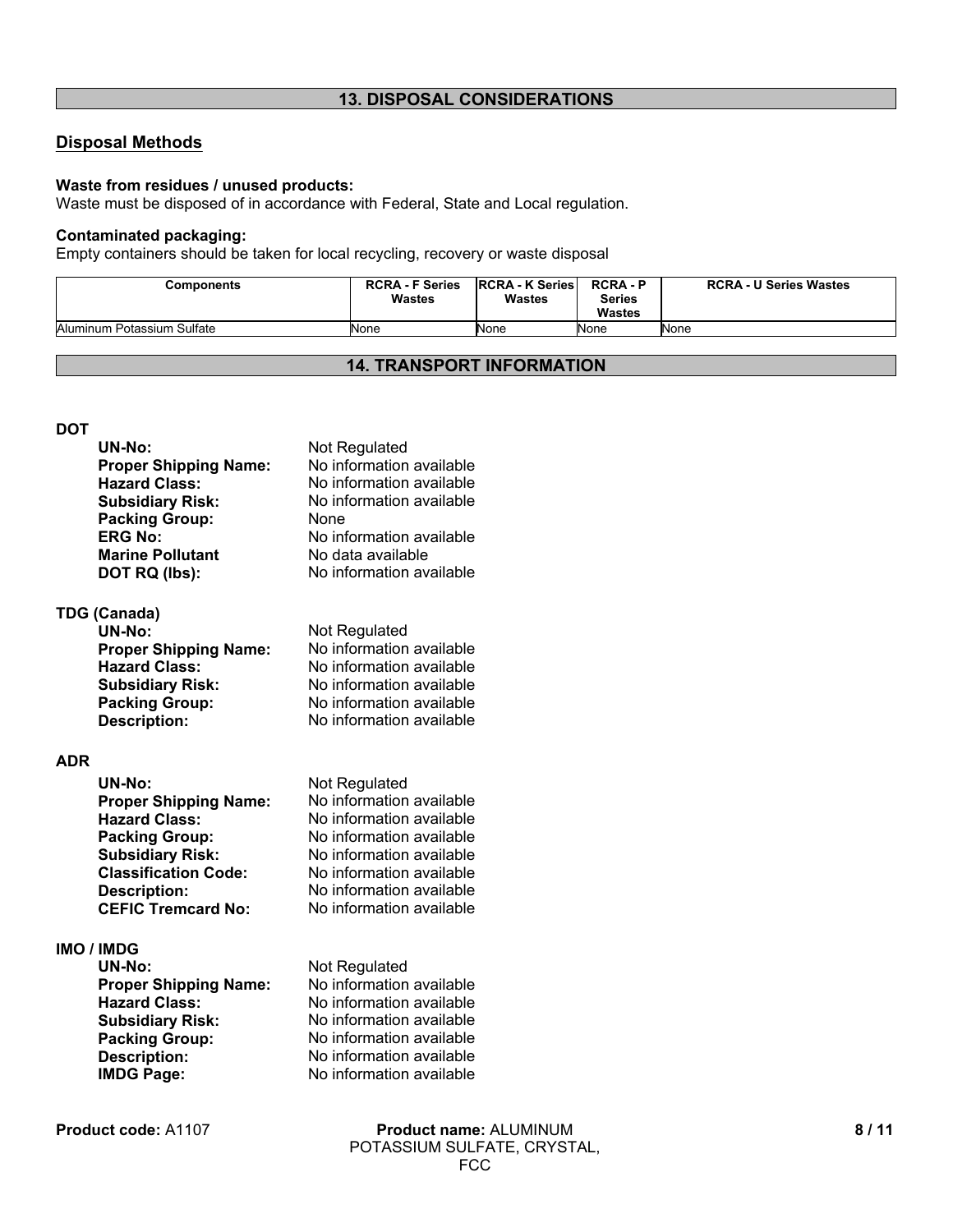## **14. TRANSPORT INFORMATION**

|             | <b>Marine Pollutant</b>                              | No information available                  |
|-------------|------------------------------------------------------|-------------------------------------------|
|             | <b>MFAG:</b>                                         | No information available                  |
|             | <b>Maximum Quantity:</b>                             | No information available                  |
|             |                                                      |                                           |
| <b>RID</b>  |                                                      |                                           |
|             | UN-No:                                               | Not Regulated                             |
|             | <b>Proper Shipping Name:</b>                         | No information available                  |
|             | <b>Hazard Class:</b>                                 | No information available                  |
|             | <b>Subsidiary Risk:</b>                              | No information available                  |
|             | <b>Packing Group:</b>                                | No information available                  |
|             | <b>Classification Code:</b>                          | No information available                  |
|             | <b>Description:</b>                                  | No information available                  |
|             |                                                      |                                           |
| <b>ICAO</b> |                                                      |                                           |
|             | <b>UN-No:</b>                                        |                                           |
|             |                                                      | Not Regulated<br>No information available |
|             | <b>Proper Shipping Name:</b><br><b>Hazard Class:</b> | No information available                  |
|             |                                                      | No information available                  |
|             | <b>Subsidiary Risk:</b>                              |                                           |
|             | <b>Packing Group:</b>                                | No information available                  |
|             | <b>Description:</b>                                  | No information available                  |
|             |                                                      |                                           |
| <b>IATA</b> |                                                      |                                           |
|             | UN-No:                                               | Not Regulated                             |
|             | <b>Proper Shipping Name:</b>                         | No information available                  |
|             | <b>Hazard Class:</b>                                 | No information available                  |
|             | <b>Subsidiary Risk:</b>                              | No information available                  |
|             | <b>Packing Group:</b>                                | No information available                  |
|             | <b>Description:</b>                                  | No information available                  |
|             |                                                      |                                           |

## **15. REGULATORY INFORMATION**

## **International Inventories**

| Components                 | <b>U.S. TSCA</b>  | <b>KOREA KECLI</b> | <b>Philippines</b><br><b>(PICCS)</b> | <b>Japan ENCS</b> | <b>CHINA</b> | <b>Australia</b><br>(AICS' | EINECS-No.  |
|----------------------------|-------------------|--------------------|--------------------------------------|-------------------|--------------|----------------------------|-------------|
| Aluminum Potassium Sulfate | <b>Not Listed</b> | Not present        | Present                              | Present (1)-25    | Present      | Present                    | Not present |

## **U.S. Regulations**

*Aluminum Potassium Sulfate*

**FDA - Food Additives Generally Recognized as Safe (GRAS):** 21 CFR 182.1129 **FDA - 21 CFR - Total Food Additives** 133.102 133.106 133.111 133.141 133.165 133.181 133.183 133.195 137.105 182.1129 182.90

#### **California Prop. 65: Safe Drinking Water and Toxic Enforcement Act of 1986.**

**Chemicals Known to the State of California to Cause Cancer:**

This product does not contain a chemical requiring a warning under California Prop. 65. (See table below)

#### **Chemicals Known to the State of California to Cause Reproductive Toxicity:**

This product does not contain a chemical requiring a warning under California Prop. 65. (See table below)

| <b>Components</b>          | Carcinogen        | Developmental Toxicity | <b>Male Reproductive</b><br>Toxicitv | <b>Female Reproductive</b><br><b>Toxicity:</b> |
|----------------------------|-------------------|------------------------|--------------------------------------|------------------------------------------------|
| Aluminum Potassium Sulfate | <b>Not Listed</b> | Not Listed             | Not Listed                           | Not Listed                                     |

#### **CERCLA/SARA**

**Product code:** A1107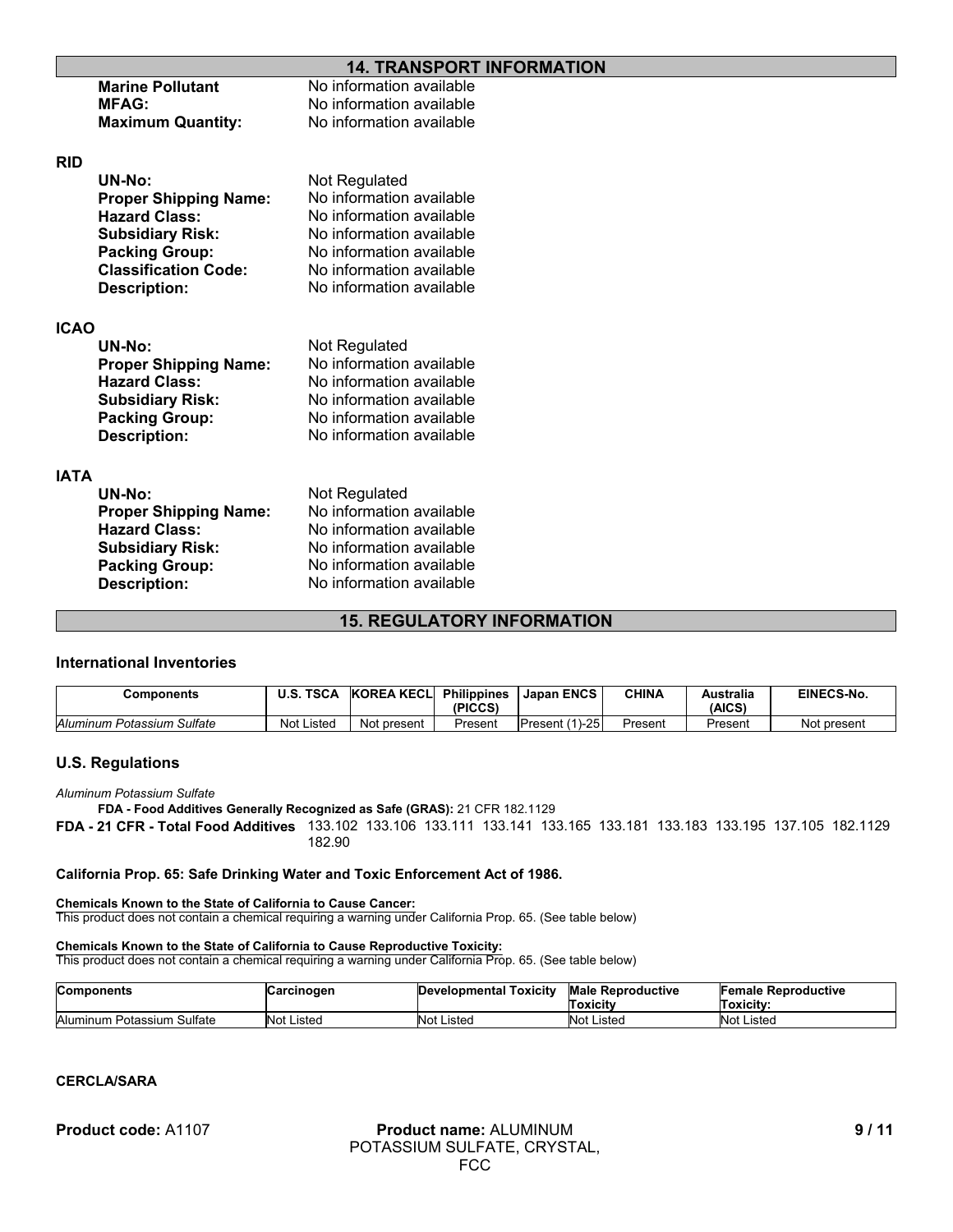| <b>Components</b>             | <b>Substances and their</b> | CERCLA - Hazardous  Section 302 Extremely Section 302 Extremely <br>Hazardous<br><u>   Reportable Quantities Substances and TPQs   Substances and RQs  </u> | <b>Hazardous</b> | Section 313 -<br><b>Chemical Category</b> | Section 313 - Reporting<br>de minimis |
|-------------------------------|-----------------------------|-------------------------------------------------------------------------------------------------------------------------------------------------------------|------------------|-------------------------------------------|---------------------------------------|
| Aluminum Potassium<br>Sulfate | None                        | None                                                                                                                                                        | None             | None                                      | None                                  |

## **U.S. TSCA**

| Components                 | <b>TSCA Section 5(a)2 - Chemicals With Significant</b><br><b>New Use Rules (SNURS)</b> | <b>TSCA 8(d) -Health and Safety Reporting</b> |
|----------------------------|----------------------------------------------------------------------------------------|-----------------------------------------------|
| Aluminum Potassium Sulfate | Not Applicable                                                                         | Not Applicable                                |

#### **Canada**

## **WHMIS hazard class:**

D2B Toxic materials

#### **Aluminum Potassium Sulfate**

D2B

#### **Canada Controlled Products Regulation:**

This product has been classified according to the hazard criteria of the CPR (Controlled Products Regulation) and the MSDS contains all of the information required by the CPR.

#### **Inventory**

| Comp<br>אחנ                                     | $- - -$<br>Ivanaud<br>וטשו | (NDSL<br>Canada               |
|-------------------------------------------------|----------------------------|-------------------------------|
| Aluminum<br>Sulfate<br>Potassii<br>ium<br>14111 | ⊣Not ′<br>_isted           | $N^+$<br>Listec<br><b>NUL</b> |

| <b>Components</b>          | <b>ICEPA Schedule I - Toxic Substances</b> | CEPA - 2010 Greenhouse Gases Subject to Manditory<br>Reporting |
|----------------------------|--------------------------------------------|----------------------------------------------------------------|
| Aluminum Potassium Sulfate | Not listed                                 | Not listed                                                     |

#### **EU Classification**

## **R-phrase(s)**

R36 - Irritating to eyes. R38 - Irritating to skin.

## **S -phrase(s)**

S26 - In case of contact with eyes, rinse immediately with plenty of water and seek medical advice.

S37 - Wear suitable gloves.

| <b>Components</b>          | ication  | Limits:             | Safety         |
|----------------------------|----------|---------------------|----------------|
|                            | uldaall" | Concentration l     | <b>Phrases</b> |
| Aluminum Potassium Sulfate |          | ∩information<br>IN٥ |                |

## **The product is classified in accordance with Annex VI to Directive 67/548/EEC**

**Indication of danger:** None.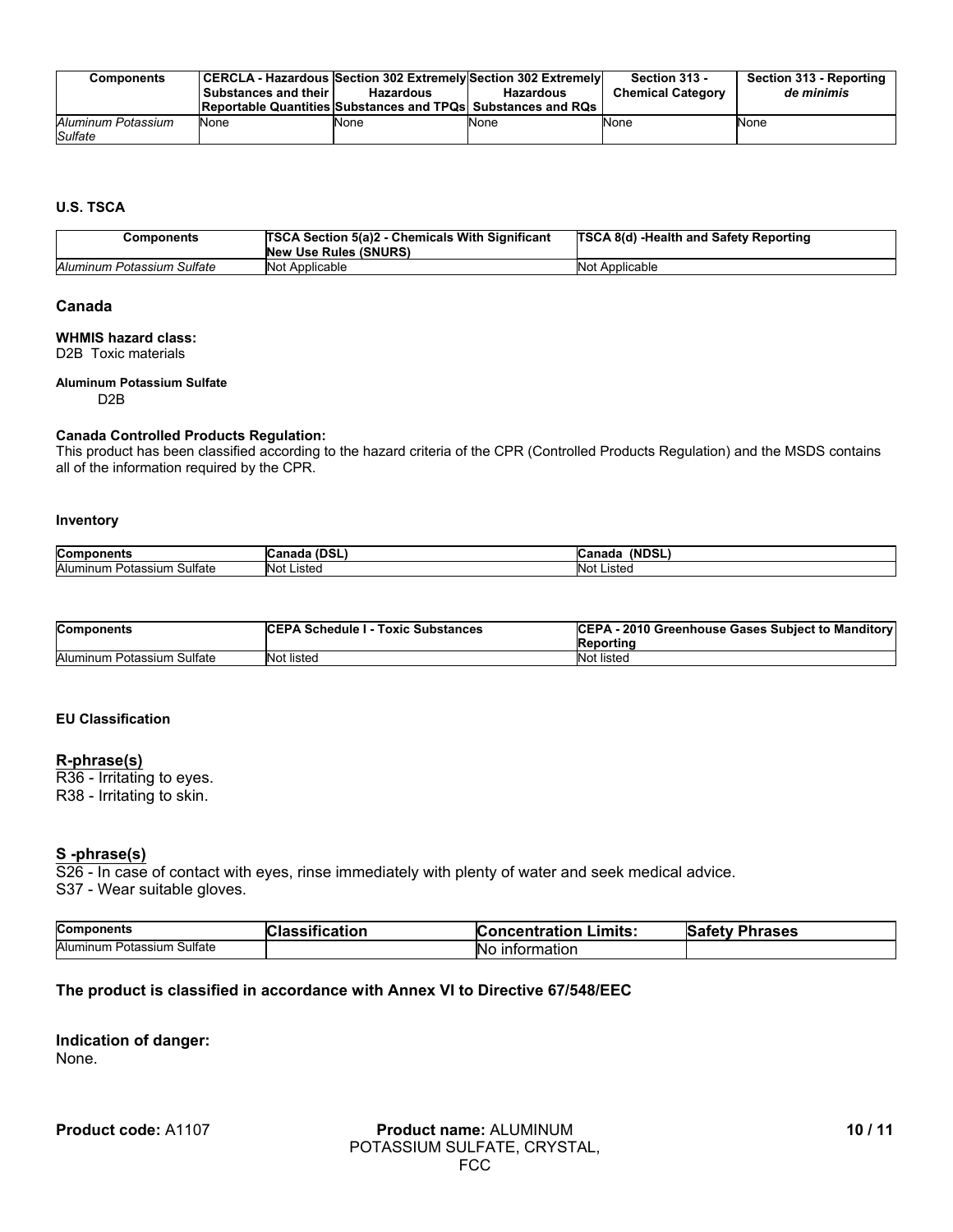## **16. OTHER INFORMATION**

**Revision Date:** 01/30/2015 **Prepared by:** Sonia Owen

**Disclaimer:** All chemicals may pose unknown hazards and should be used with caution. This Safety Data Sheet (SDS) applies only to the material as packaged. If this product is combined with other materials, deteriorates, or becomes contaminated, it may pose hazards not mentioned in this SDS. The physical properties reported in this SDS are obtained from the literature and do not constitute product specifications. Information contained herein does not constitute a warranty, whether expressed or implied, as to the safety, merchantability or fitness of the goods for a particular purpose. Spectrum Chemicals & Laboratory Products, Inc. assumes no responsibility for results obtained or for incidental or consequential damages, including lost profits, arising from the use of these data. No warranty against infringement of any patent, copyright or trademark is made or implied. It shall be the user's responsibility to develop proper methods of handling and personal protection based on the actual conditions of use. While this SDS is based on technical data judged to be reliable, Spectrum assumes no responsibility for the completeness or accuracy of the information contained herein.

**End of Safety Data Sheet**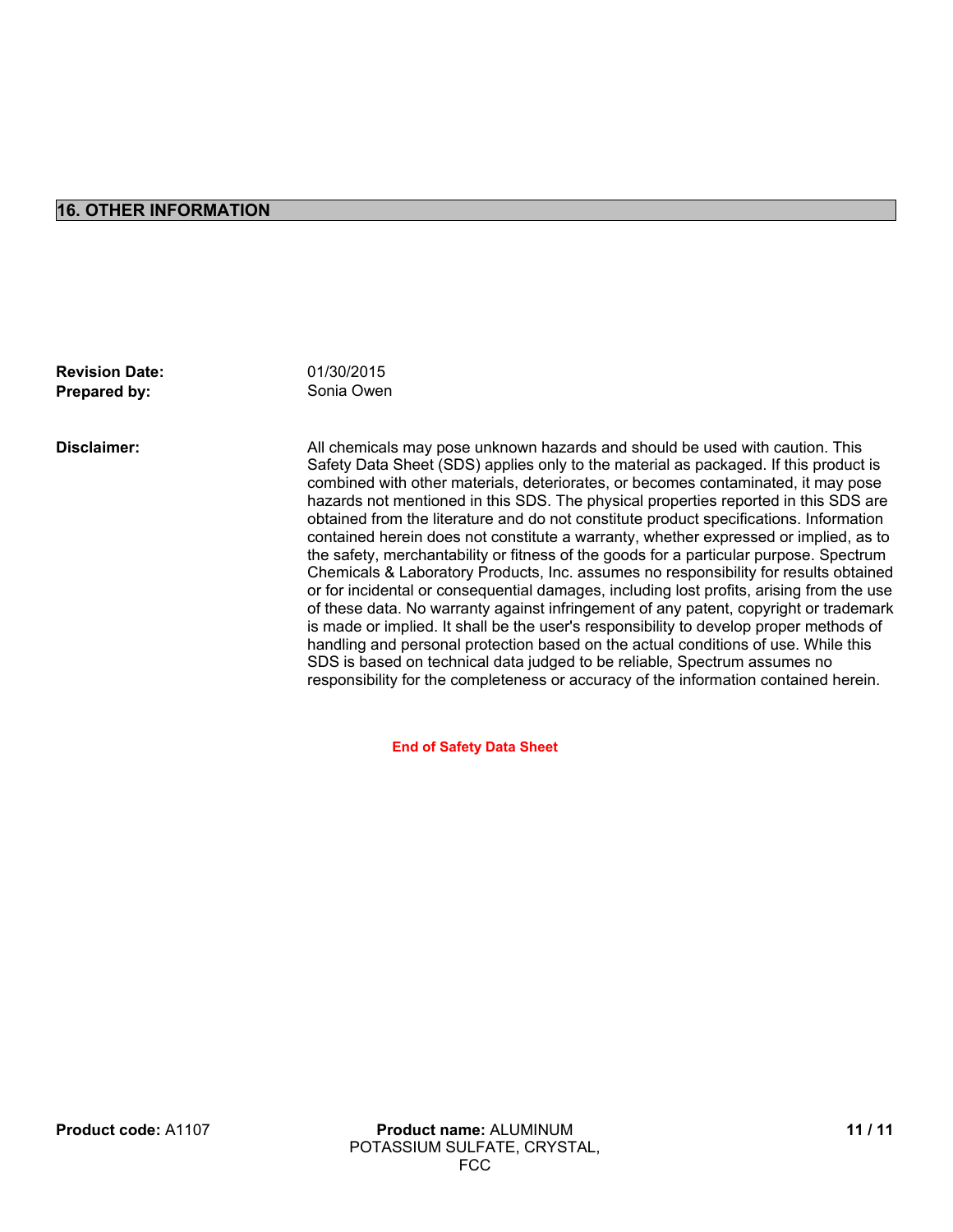



# **Material Safety Data Sheet**



| <b>Section 1. Chemical Product and Company Identification</b> |                                                                                                             |  |  |                                                                    | Page Number: 1                                                                                                                              |  |
|---------------------------------------------------------------|-------------------------------------------------------------------------------------------------------------|--|--|--------------------------------------------------------------------|---------------------------------------------------------------------------------------------------------------------------------------------|--|
| <b>Common Name/</b><br><b>Trade Name</b>                      | Aluminum potassium sulfate                                                                                  |  |  | <b>Catalog</b><br>Number(s).                                       | YY1452, A2735, A1105,<br>A1106, A1107, AL230                                                                                                |  |
|                                                               |                                                                                                             |  |  | CAS#                                                               | 7784-24-9                                                                                                                                   |  |
| <b>Manufacturer</b>                                           | SPECTRUM LABORATORY PRODUCTS INC.                                                                           |  |  | <b>RTECS</b>                                                       | WS5690000                                                                                                                                   |  |
|                                                               | 14422 S. SAN PEDRO STREET<br>GARDENA, CA 90248                                                              |  |  | <b>TSCA</b>                                                        | TSCA 8(b) inventory: No<br>products were found. This<br>material is exempt from                                                             |  |
|                                                               |                                                                                                             |  |  |                                                                    | TSCA 8(b) listing since it is a<br>hydrate. However, the<br>anhydrous form (CAS no.<br>10043-67-1) is listed on the<br>TSCA 8(b) Inventory. |  |
| <b>Commercial Name(s)</b>                                     | Potassium alum, dodecahydrate                                                                               |  |  | CI#                                                                | Not available.                                                                                                                              |  |
| <b>Synonym</b>                                                | Aluminum Potassium Sulfate Dodecahydrate;<br>Sulfuric Acid, Aluminum Potassium Salt (2:1:1), Dodecahydrate. |  |  | <b>IN CASE OF EMERGENCY</b><br><b>CHEMTREC (24hr) 800-424-9300</b> |                                                                                                                                             |  |
| <b>Chemical Name</b>                                          | Aluminum Potassium Sulfate, dodecahydrate                                                                   |  |  |                                                                    |                                                                                                                                             |  |
| <b>Chemical Family</b>                                        | Not available.                                                                                              |  |  | CALL (310) 516-8000                                                |                                                                                                                                             |  |
| <b>Chemical Formula</b>                                       | AIK(SO4)2.12H2O                                                                                             |  |  |                                                                    |                                                                                                                                             |  |
| <b>Supplier</b>                                               | SPECTRUM LABORATORY PRODUCTS INC.<br>14422 S. SAN PEDRO STREET<br>GARDENA, CA 90248                         |  |  |                                                                    |                                                                                                                                             |  |
|                                                               | <b>Section 2. Composition and Information on Ingredients</b>                                                |  |  |                                                                    |                                                                                                                                             |  |
|                                                               |                                                                                                             |  |  | <b>Exposure Limits</b>                                             |                                                                                                                                             |  |

|                                                   |                                                                                                                                                                                                                                                                       | <b>Exposure Limits</b> |                            |                             |                                    |             |
|---------------------------------------------------|-----------------------------------------------------------------------------------------------------------------------------------------------------------------------------------------------------------------------------------------------------------------------|------------------------|----------------------------|-----------------------------|------------------------------------|-------------|
| <b>Name</b>                                       |                                                                                                                                                                                                                                                                       | CAS#                   | $TWA$ (mg/m <sup>3</sup> ) | $STEL$ (mg/m <sup>3</sup> ) | $\text{CELL}$ (mg/m <sup>3</sup> ) | % by Weight |
| 1) Aluminum potassium sulfate<br>7784-24-9        |                                                                                                                                                                                                                                                                       |                        |                            |                             |                                    | 100         |
| <b>Toxicological Data</b><br>on Ingredients       | Aluminum potassium sulfate<br>LD50: Not available.<br>LC50: Not available.                                                                                                                                                                                            |                        |                            |                             |                                    |             |
| <b>Section 3. Hazards Identification</b>          |                                                                                                                                                                                                                                                                       |                        |                            |                             |                                    |             |
| <b>Potential Acute Health Effects</b>             | Slightly hazardous in case of skin contact (irritant), of eye contact (irritant), of ingestion, of inhalation.                                                                                                                                                        |                        |                            |                             |                                    |             |
| <b>Potential Chronic Health</b><br><b>Effects</b> | <b>CARCINOGENIC EFFECTS: Not available.</b><br><b>MUTAGENIC EFFECTS: Not available.</b><br><b>TERATOGENIC EFFECTS: Not available.</b><br><b>DEVELOPMENTAL TOXICITY: Not available.</b><br>Repeated or prolonged exposure is not known to aggravate medical condition. |                        |                            |                             |                                    |             |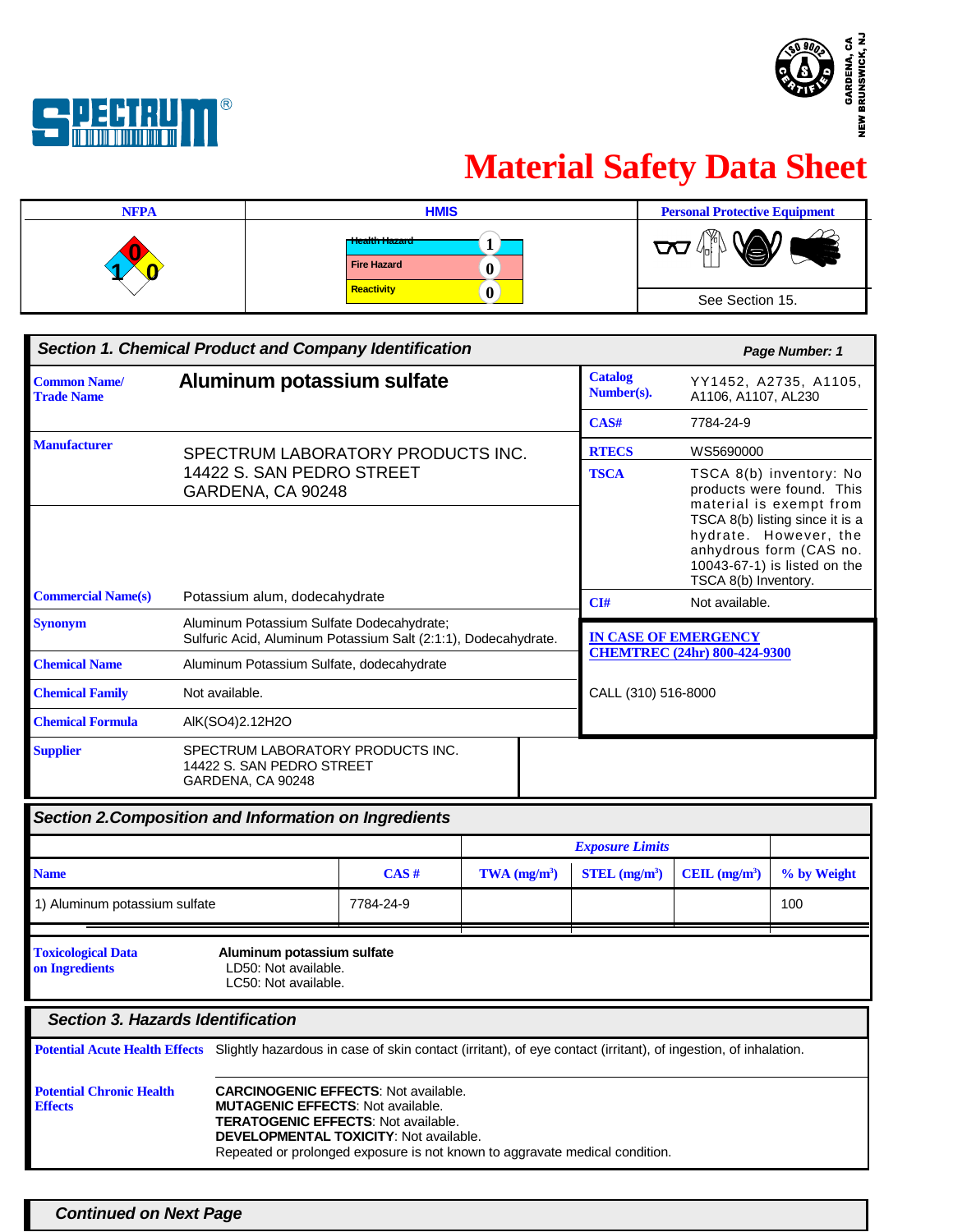## **Aluminum potassium sulfate Page Number: 2**

| <b>Section 4. First Aid Measures</b>                                 |                                                                                                                                                                                                                                                                                      |
|----------------------------------------------------------------------|--------------------------------------------------------------------------------------------------------------------------------------------------------------------------------------------------------------------------------------------------------------------------------------|
| <b>Eye Contact</b>                                                   | Check for and remove any contact lenses. In case of contact, immediately flush eyes with plenty of water for<br>at least 15 minutes. Cold water may be used. Get medical attention.                                                                                                  |
| <b>Skin Contact</b>                                                  | In case of contact, immediately flush skin with plenty of water. Cover the irritated skin with an emollient.<br>Remove contaminated clothing and shoes. Cold water may be used. Wash clothing before reuse. Thoroughly<br>clean shoes before reuse. Get medical attention.           |
| <b>Serious Skin Contact</b>                                          | Wash with a disinfectant soap and cover the contaminated skin with an anti-bacterial cream. Seek medical<br>attention.                                                                                                                                                               |
| <b>Inhalation</b>                                                    | If inhaled, remove to fresh air. If not breathing, give artificial respiration. If breathing is difficult, give oxygen.<br>Get medical attention.                                                                                                                                    |
| <b>Serious Inhalation</b>                                            | Not available.                                                                                                                                                                                                                                                                       |
| <b>Ingestion</b>                                                     | Do NOT induce vomiting unless directed to do so by medical personnel. Never give anything by mouth to an<br>unconscious person. If large quantities of this material are swallowed, call a physician immediately. Loosen<br>tight clothing such as a collar, tie, belt or waistband. |
| <b>Serious Ingestion</b>                                             | Not available.                                                                                                                                                                                                                                                                       |
| <b>Section 5. Fire and Explosion Data</b>                            |                                                                                                                                                                                                                                                                                      |
| <b>Flammability of the Product</b>                                   | Non-flammable.                                                                                                                                                                                                                                                                       |
| <b>Auto-Ignition Temperature</b>                                     | Not applicable.                                                                                                                                                                                                                                                                      |
| <b>Flash Points</b>                                                  | Not applicable.                                                                                                                                                                                                                                                                      |
| <b>Flammable Limits</b>                                              | Not applicable.                                                                                                                                                                                                                                                                      |
| <b>Products of Combustion</b>                                        | Not available.                                                                                                                                                                                                                                                                       |
| <b>Fire Hazards in Presence of</b><br><b>Various Substances</b>      | Not applicable.                                                                                                                                                                                                                                                                      |
| of Various Substances                                                | Explosion Hazards in Presence Risks of explosion of the product in presence of mechanical impact: Not available.<br>Risks of explosion of the product in presence of static discharge: Not available.                                                                                |
| <b>Fire Fighting Media</b><br>and Instructions                       | Not applicable.                                                                                                                                                                                                                                                                      |
| <b>Special Remarks on</b><br><b>Fire Hazards</b>                     | Not available.                                                                                                                                                                                                                                                                       |
| <b>Special Remarks on Explosion</b> Not available.<br><b>Hazards</b> |                                                                                                                                                                                                                                                                                      |
| <b>Section 6. Accidental Release Measures</b>                        |                                                                                                                                                                                                                                                                                      |
| <b>Small Spill</b>                                                   | Use appropriate tools to put the spilled solid in a convenient waste disposal container. Finish cleaning by<br>spreading water on the contaminated surface and dispose of according to local and regional authority<br>requirements.                                                 |
| <b>Large Spill</b>                                                   | Use a shovel to put the material into a convenient waste disposal container. Finish cleaning by spreading                                                                                                                                                                            |

# **Section 7. Handling and Storage**

| <b>Precautions</b> | Do not breathe dust. Wear suitable protective clothing. In case of insufficient ventilation, wear suitable<br>respiratory equipment. If you feel unwell, seek medical attention and show the label when possible. Avoid<br>contact with skin and eyes. Keep away from incompatibles such as oxidizing agents, metals, alkalis. |
|--------------------|--------------------------------------------------------------------------------------------------------------------------------------------------------------------------------------------------------------------------------------------------------------------------------------------------------------------------------|
| <b>Storage</b>     | Keep container tightly closed. Keep container in a cool, well-ventilated area.                                                                                                                                                                                                                                                 |

water on the contaminated surface and allow to evacuate through the sanitary system.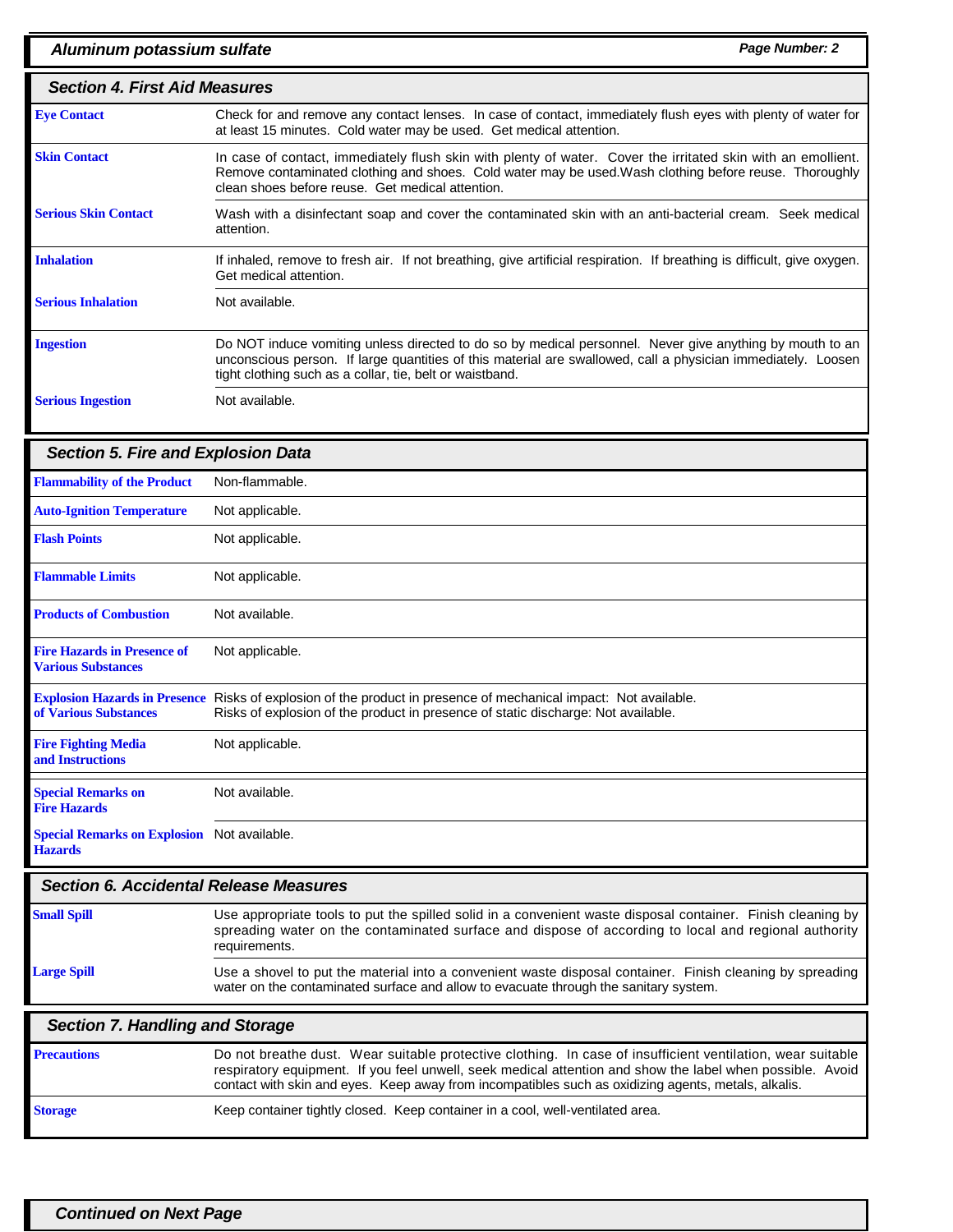| Aluminum potassium sulfate |  |
|----------------------------|--|
|                            |  |

**Page Number: 3** 

|                                                        | <b>Section 8. Exposure Controls/Personal Protection</b>                                                                                                                                                                                                                               |
|--------------------------------------------------------|---------------------------------------------------------------------------------------------------------------------------------------------------------------------------------------------------------------------------------------------------------------------------------------|
| <b>Engineering Controls</b>                            | Use process enclosures, local exhaust ventilation, or other engineering controls to keep airborne levels below<br>recommended exposure limits. If user operations generate dust, fume or mist, use ventilation to keep<br>exposure to airborne contaminants below the exposure limit. |
| <b>Personal Protection</b>                             | Splash goggles. Lab coat. Dust respirator. Be sure to use an approved/certified respirator or equivalent.<br>Gloves.                                                                                                                                                                  |
| <b>Personal Protection in Case of</b><br>a Large Spill | Splash goggles. Full suit. Dust respirator. Boots. Gloves. A self contained breathing apparatus should be<br>used to avoid inhalation of the product. Suggested protective clothing might not be sufficient; consult a<br>specialist BEFORE handling this product.                    |
| <b>Exposure Limits</b>                                 | Not available.                                                                                                                                                                                                                                                                        |

# **Section 9. Physical and Chemical Properties**

| <b>Physical state and appearance</b> | Solid. (Crystals solid. Granular solid.)<br>Crystalline powder.)                                                                                  | <b>Odor</b>  | Odorless.                                                                                     |
|--------------------------------------|---------------------------------------------------------------------------------------------------------------------------------------------------|--------------|-----------------------------------------------------------------------------------------------|
| <b>Molecular Weight</b>              | 474.38 g/mole                                                                                                                                     | <b>Taste</b> | Sweetish, astringent.                                                                         |
| $pH(1\% soln/water)$                 | Not available.                                                                                                                                    | <b>Color</b> | White.                                                                                        |
| <b>Boiling Point</b>                 | Not available.                                                                                                                                    |              |                                                                                               |
| <b>Melting Point</b>                 | 92.5°C (198.5°F)                                                                                                                                  |              |                                                                                               |
| <b>Critical Temperature</b>          | Not available.                                                                                                                                    |              |                                                                                               |
| <b>Specific Gravity</b>              | 1.757 (Water = 1)                                                                                                                                 |              |                                                                                               |
| <b>Vapor Pressure</b>                | Not applicable.                                                                                                                                   |              |                                                                                               |
| <b>Vapor Density</b>                 | 16.4 $(Air = 1)$                                                                                                                                  |              |                                                                                               |
| <b>Volatility</b>                    | Not available.                                                                                                                                    |              |                                                                                               |
| <b>Odor Threshold</b>                | Not available.                                                                                                                                    |              |                                                                                               |
| <b>Water/Oil Dist. Coeff.</b>        | Not available.                                                                                                                                    |              |                                                                                               |
| <b>Ionicity (in Water)</b>           | Not available.                                                                                                                                    |              |                                                                                               |
| <b>Dispersion Properties</b>         | See solubility in water.                                                                                                                          |              |                                                                                               |
| <b>Solubility</b>                    | Easily soluble in hot water.<br>Partially soluble in cold water.<br>Insoluble in acetone.<br>Freely soluble in Glycerol.<br>Insoluble in alcohol. |              | Solubility in Water: 1 g dissolves in 7.2 ml water; 1 gram dissolves in 0.3 ml boiling water. |

# **Section 10. Stability and Reactivity Data**

| <b>Stability</b>                                         | The product is stable.                                                                                                                   |
|----------------------------------------------------------|------------------------------------------------------------------------------------------------------------------------------------------|
| <b>Instability Temperature</b>                           | Not available.                                                                                                                           |
| <b>Conditions of Instability</b>                         | Incompatible Materials                                                                                                                   |
| <b>Incompatibility with various</b><br><b>substances</b> | Reactive with oxidizing agents, metals, alkalis.                                                                                         |
| <b>Corrosivity</b>                                       | Non-corrosive in presence of glass.                                                                                                      |
| <b>Special Remarks on</b><br><b>Reactivity</b>           | Incompatible with strong oxidizing agents, bases, and metals (steel, aluminum, copper, zinc.).<br>Becomes anhydrous at about 200 deg. C. |
| <b>Special Remarks on</b><br><b>Corrosivity</b>          | Not available.                                                                                                                           |
| <b>Polymerization</b>                                    | Will not occur.                                                                                                                          |

# **Continued on Next Page**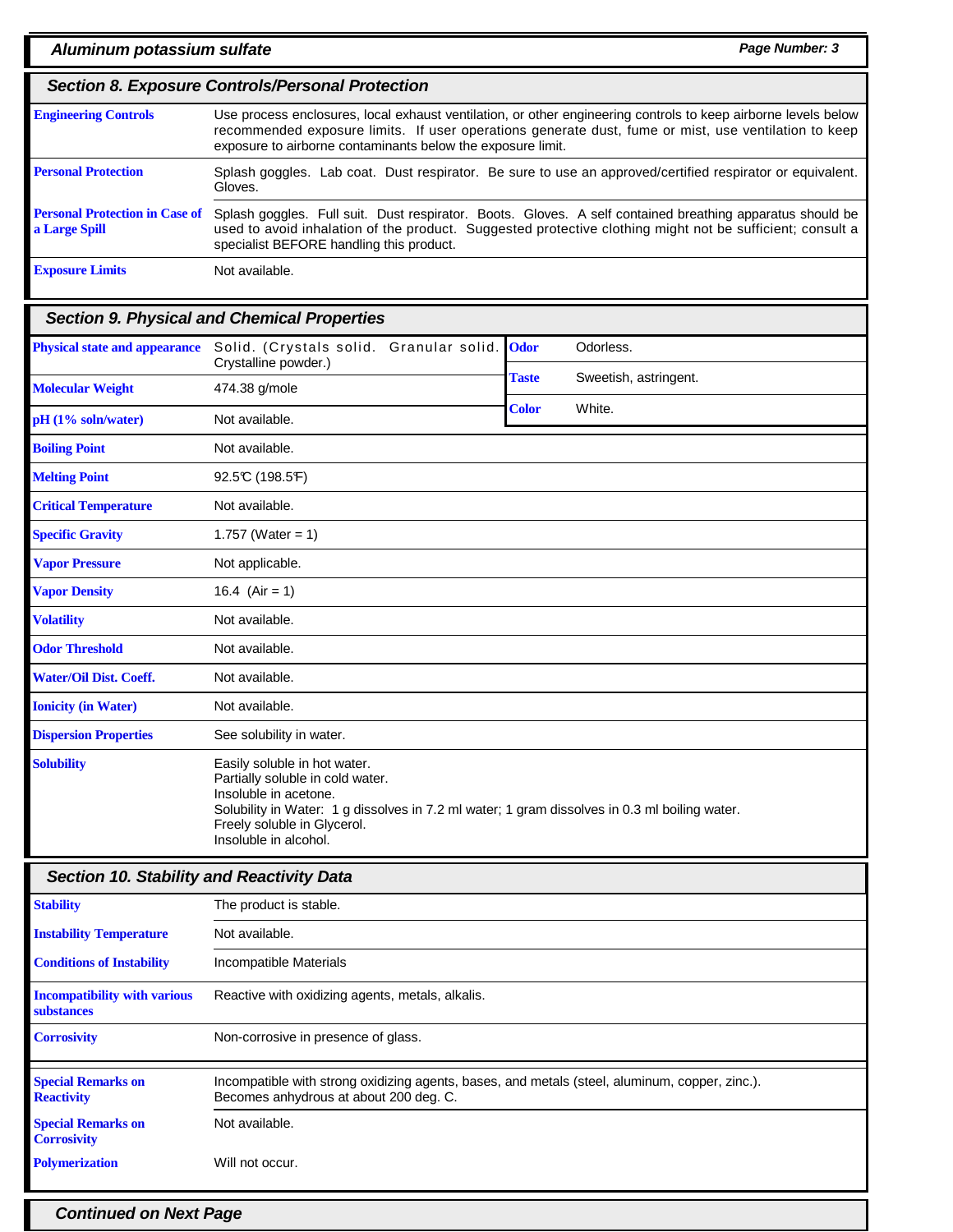## **Aluminum potassium sulfate Page Number: 4**

| <b>Section 11. Toxicological Information</b>                      |                                                                                                                                                                                                                                                                                                                                                                                                                                                                                                                                                                                                                                                                                                                                                                                                                                                                                                     |  |  |  |
|-------------------------------------------------------------------|-----------------------------------------------------------------------------------------------------------------------------------------------------------------------------------------------------------------------------------------------------------------------------------------------------------------------------------------------------------------------------------------------------------------------------------------------------------------------------------------------------------------------------------------------------------------------------------------------------------------------------------------------------------------------------------------------------------------------------------------------------------------------------------------------------------------------------------------------------------------------------------------------------|--|--|--|
| <b>Routes of Entry</b>                                            | Inhalation. Ingestion.                                                                                                                                                                                                                                                                                                                                                                                                                                                                                                                                                                                                                                                                                                                                                                                                                                                                              |  |  |  |
| <b>Toxicity to Animals</b>                                        | LD50: Not available.<br>LC50: Not available.                                                                                                                                                                                                                                                                                                                                                                                                                                                                                                                                                                                                                                                                                                                                                                                                                                                        |  |  |  |
| <b>Chronic Effects on Humans</b>                                  | Not available.                                                                                                                                                                                                                                                                                                                                                                                                                                                                                                                                                                                                                                                                                                                                                                                                                                                                                      |  |  |  |
| <b>Other Toxic Effects on</b><br><b>Humans</b>                    | Slightly hazardous in case of skin contact (irritant), of ingestion, of inhalation.                                                                                                                                                                                                                                                                                                                                                                                                                                                                                                                                                                                                                                                                                                                                                                                                                 |  |  |  |
| <b>Special Remarks on</b><br><b>Toxicity to Animals</b>           | Not available.                                                                                                                                                                                                                                                                                                                                                                                                                                                                                                                                                                                                                                                                                                                                                                                                                                                                                      |  |  |  |
| <b>Special Remarks on</b><br><b>Chronic Effects on Humans</b>     | May cause adverse developmental effects (fetoxity) based on animal data (noted in the Registry of Toxic<br>Effects of Chemical Substances (RTECS). Insufficient animal data. No human data found<br>May cause adverse reproductive effects based on animal data (male rat - paternal effects: Testes,<br>epididymis, sperm duct) (Noted in RTECS for CAS no. 10043-67-1 (Aluminum Potassium sulfate,<br>anhydrous). Insufficient animal data. No human data found<br>May affect genetic material (mutagenic) (noted in RTECS for CAS no. 10043-67-1 (Aluminum Potassium<br>sulfate, anhydrous)                                                                                                                                                                                                                                                                                                      |  |  |  |
| <b>Special Remarks on other</b><br><b>Toxic Effects on Humans</b> | <b>Acute Potential Health Effects:</b><br>Skin: May cause skin irritation particularly on abraded skin.<br>Eyes: Dust may cause eye irritation.<br>Inhalation: Dust may cause irritation of the respiratory tract and mucous membranes.<br>Ingestion: May cause gastrointestinal tract irritation. Symptoms may range from mild abdominal cramping<br>and nausea, to severe vomiting and hemorrhagic gastroenteritis depending on the concentration and amount<br>ingested. Ingestion may also produce a feeling of dryness and puckering of the mucous membranes of the<br>mouth and throat. May also affect behavior (lethargy, confusion, ataxia, seizures), liver, blood (changes in<br>serum composition, normocytic anemia), urinary system (kidneys), metabolism (metabolic acidosis).<br>Note: The above health effects were extrapolated from those of Alum. and Potassium Alum, anhydrous |  |  |  |

| <b>Section 12. Ecological Information</b>                          |                                                                                                                          |  |  |  |
|--------------------------------------------------------------------|--------------------------------------------------------------------------------------------------------------------------|--|--|--|
| <b>Ecotoxicity</b>                                                 | Not available.                                                                                                           |  |  |  |
| <b>BOD5</b> and COD                                                | Not available.                                                                                                           |  |  |  |
| <b>Products of Biodegradation</b>                                  | Possibly hazardous short term degradation products are not likely. However, long term degradation products<br>may arise. |  |  |  |
| <b>Toxicity of the Products</b><br>of Biodegradation               | The product itself and its products of degradation are not toxic.                                                        |  |  |  |
| <b>Special Remarks on the</b><br><b>Products of Biodegradation</b> | Not available.                                                                                                           |  |  |  |

# **Section 13. Disposal Considerations**

**Waste Disposal** Waste must be disposed of in accordance with federal, state and local environmental control regulations.

| <b>Section 14. Transport Information</b>          |                                                |  |  |
|---------------------------------------------------|------------------------------------------------|--|--|
| <b>DOT</b> Classification                         | Not a DOT controlled material (United States). |  |  |
| <b>Identification</b>                             | Not applicable.                                |  |  |
| <b>Special Provisions for</b><br><b>Transport</b> | Not applicable.                                |  |  |
|                                                   |                                                |  |  |
|                                                   |                                                |  |  |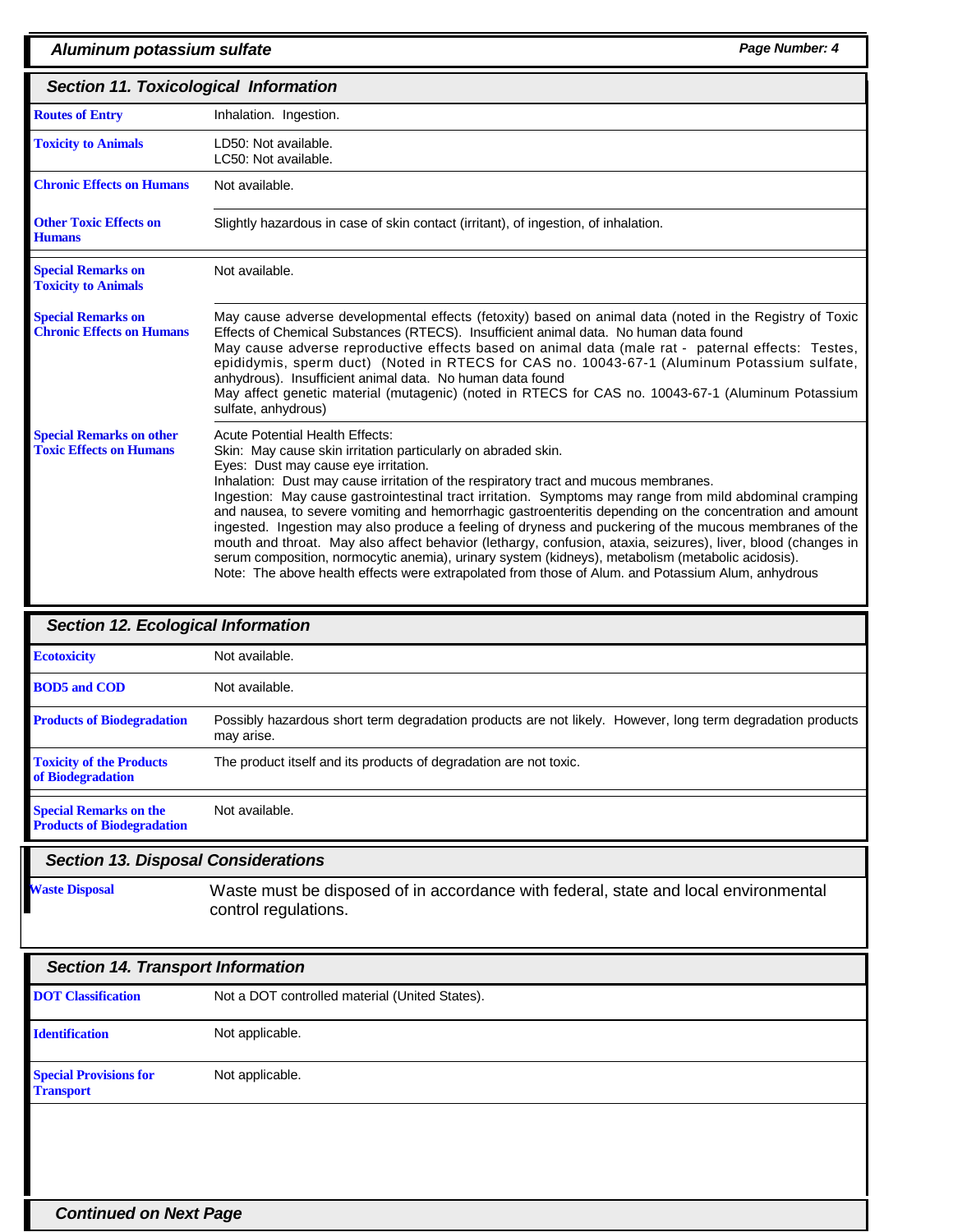**DOT (Pictograms)**



**Section 15. Other Regulatory Information and Pictograms**

## EINECS: This product is not on the European Inventory of Existing Commercial Chemical Substances. Canada: Not listed on Canadian Domestic Substance List (DSL) or Canadian Non- Domestic Substance List (NDSL). China: Listed on National Inventory. Japan: Lsted on National Inventory (ENCS). Korea: Not listed on National Inventory (KECI). Philippines: Listed on National Inventory (PICCS). Australia: Listed on AICS. **0 0 1 1 0 0 E** CLASS D-2B: Material causing other toxic effects (TOXIC). R36/38- Irritating to eyes and skin. **Other Regulations Other Classifications WHMIS (Canada) DSCL (EEC) HMIS (U.S.A.) Health Hazard Fire Hazard Reactivity National Fire Protection Association (U.S.A.) Personal Protection Health Flammability Reactivity Specific hazard WHMIS (Canada) (Pictograms) DSCL (Europe) (Pictograms) TDG (Canada) (Pictograms) ADR (Europe) (Pictograms) Protective Equipment** (C) Gloves. **Federal and State Regulations** No products were found. **California Proposition 65 Warnings** California prop. 65: This product contains the following ingredients for which the State of California has found to cause cancer which would require a warning under the statute: No products were found. California prop. 65: This product contains the following ingredients for which the State of California has found to cause birth defects which would require a warning under the statute: No products were found. S26- In case of contact with eyes, rinse immediately with plenty of water and seek medical advice. S37- Wear suitable gloves.

**Continued on Next Page**